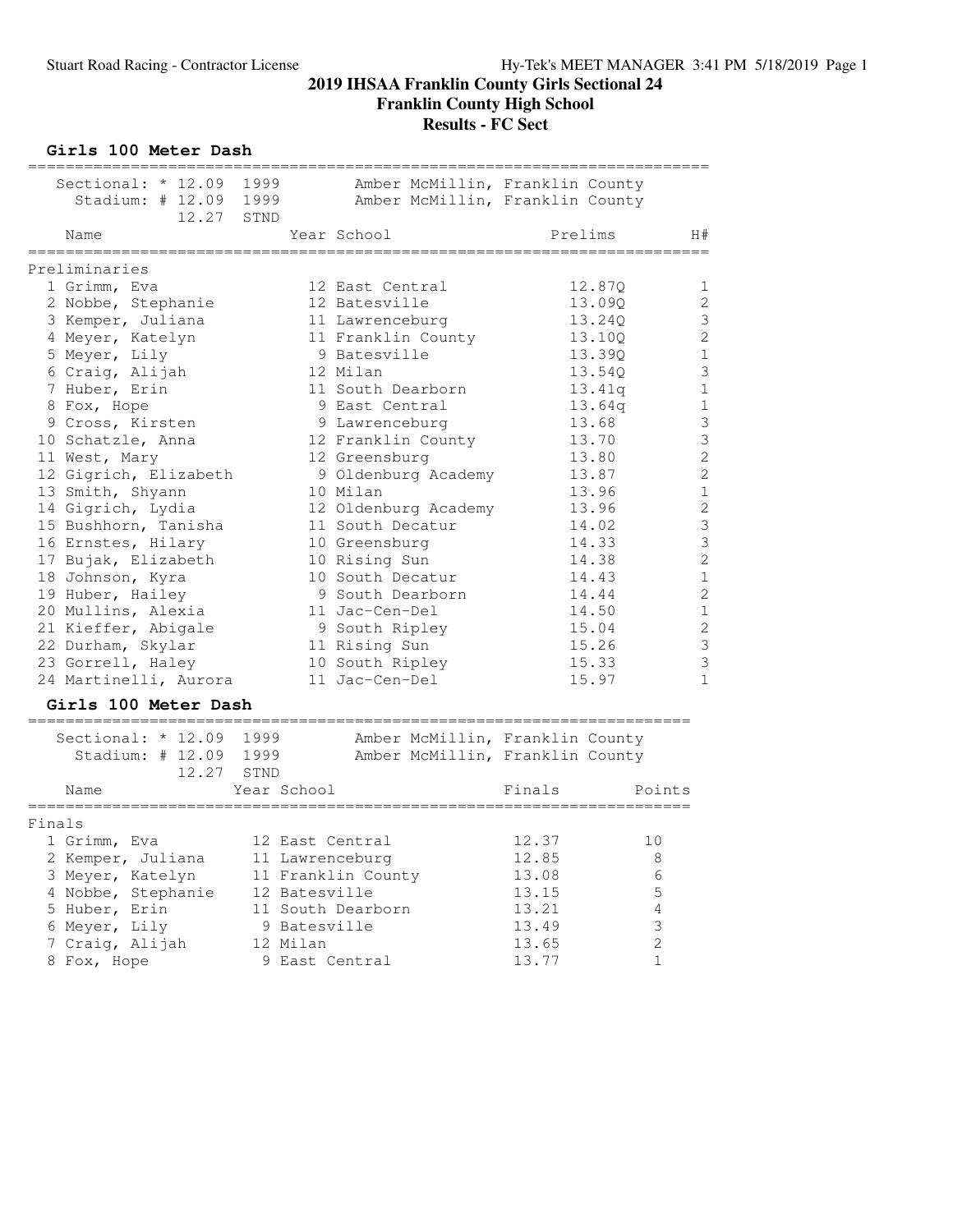**Girls 200 Meter Dash**

|        | Sectional: * 25.87 2018     |              |               |                      |  | Eva Grimm, East Central    |                               |                |
|--------|-----------------------------|--------------|---------------|----------------------|--|----------------------------|-------------------------------|----------------|
|        | Stadium: $# 25.87$<br>25.17 | 2018<br>STND |               |                      |  | Eva Grimm, East Central    |                               |                |
|        | Name                        |              |               | Year School          |  | Prelims                    |                               | H#             |
|        | Preliminaries               |              |               |                      |  |                            |                               |                |
|        | 1 Grimm, Eva                |              |               | 12 East Central      |  | 26.99Q                     |                               | 1              |
|        | 2 Nobbe, Stephanie          |              |               | 12 Batesville        |  | 27.420                     |                               | 2              |
|        | 3 Meyer, Katelyn            |              |               | 11 Franklin County   |  | 27.88Q                     |                               | 3              |
|        | 4 Lobenstein, Brianna       |              |               | 12 East Central      |  | 27.70Q                     |                               | 1              |
|        | 5 Meyer, Lily               |              |               | 9 Batesville         |  | 28.30Q                     |                               | 3              |
|        | 6 Phelps, Lilly             |              |               | 10 Milan             |  | 29.25Q                     |                               | $\overline{c}$ |
|        | 7 Cross, Kirsten            |              |               | 9 Lawrenceburg       |  | 28.32q                     |                               | $\mathsf 3$    |
|        | 8 Reister, Audrey           |              |               | 11 Franklin County   |  | 28.52q                     |                               | $\mathbf 1$    |
|        | 9 Price, Kinsey             |              |               | 11 Rising Sun        |  | 28.90                      |                               | 3              |
|        | 10 Smith, Shyann            |              |               | 10 Milan             |  | 29.36                      |                               | $\mathbf{2}$   |
|        | 11 Gigrich, Lydia           |              |               | 12 Oldenburg Academy |  | 29.53                      |                               | 3              |
|        | 12 Piercy, Rylee            |              |               | 10 South Dearborn    |  | 29.83                      |                               | $\mathbf{1}$   |
|        | 13 Gigrich, Elizabeth       |              |               | 9 Oldenburg Academy  |  | 30.70                      |                               | $\mathbf{2}$   |
|        | 14 Wilson, Reyna            |              |               | 9 Greensburg         |  | 30.79                      |                               | $\mathbf 1$    |
|        | 15 Taylor, Grace            |              |               | 12 Lawrenceburg      |  | 31.27                      |                               | $\mathsf 3$    |
|        | 16 Haycock, Kayla           |              |               | 9 Greensburg         |  | 31.37                      |                               | $\mathbf{2}$   |
|        | 17 White, Haley             |              |               | 10 Rising Sun        |  | 32.11                      |                               | 1              |
|        | 18 McCarthy, Caitlin        |              |               | 9 South Ripley       |  | 32.52                      |                               | 3              |
|        | 19 Patapat, Carla           |              |               | 10 South Ripley      |  | 36.31                      |                               | $\mathfrak{L}$ |
|        | Girls 200 Meter Dash        |              |               |                      |  |                            |                               |                |
|        | Sectional: $* 25.87$        | 2018         |               |                      |  | Eva Grimm, East Central    |                               |                |
|        | Stadium: $\#$ 25.87         | 2018         |               |                      |  | Eva Grimm, East Central    |                               |                |
|        | 25.17                       | STND         |               |                      |  |                            |                               |                |
|        | Name                        |              | Year School   |                      |  | Finals                     | Points                        |                |
|        |                             |              |               |                      |  |                            |                               |                |
| Finals |                             |              |               |                      |  |                            |                               |                |
|        | 1 Grimm, Eva                |              |               | 12 East Central      |  | $25.66*$                   | 10                            |                |
|        | 2 Meyer, Katelyn            |              |               | 11 Franklin County   |  | 26.58                      | 8                             |                |
|        | 3 Nobbe, Stephanie          |              | 12 Batesville |                      |  | 26.79                      | 6                             |                |
|        | 4 Lobenstein, Briann        |              |               | 12 East Central      |  | 27.65                      | $\mathsf S$                   |                |
|        | 5 Cross, Kirsten            |              |               | 9 Lawrenceburg       |  | 28.31                      | 4                             |                |
|        | 6 Meyer, Lily               |              | 9 Batesville  |                      |  | 28.37                      | 3                             |                |
|        | 7 Reister, Audrey           |              |               | 11 Franklin County   |  | 28.81                      | $\overline{c}$<br>$\mathbf 1$ |                |
|        | 8 Phelps, Lilly             |              | 10 Milan      |                      |  | 29.25                      |                               |                |
|        | Girls 400 Meter Dash        |              |               |                      |  |                            |                               |                |
|        | Sectional: * 59.31          | 2007         |               |                      |  | Rachel Posey, East Central |                               |                |
|        | Stadium: # 59.31            | 2007         |               |                      |  | Rachel Posey, East Central |                               |                |
|        | 57.38                       | STND         |               |                      |  |                            |                               |                |
|        | Name                        |              | Year School   |                      |  | Finals                     |                               | H# Points      |
|        | 1 Lengerich, Ellie          |              |               | 10 East Central      |  | 1:00.71                    | З                             | 10             |
|        | 2 Fey, Emma                 |              |               | 12 East Central      |  | 1:01.11                    | 3                             | 8              |
|        | 3 Pride, Carley             |              | 9 Batesville  |                      |  | 1:02.43                    | 3                             | 6              |
|        | 4 Price, Kinsey             |              | 11 Rising Sun |                      |  | 1:04.07                    | 3                             | 5              |
|        | 5 Allen, Brooklyn           |              |               | 10 Lawrenceburg      |  | 1:05.11                    | 3                             | 4              |
|        |                             |              |               |                      |  |                            |                               |                |

=========================================================================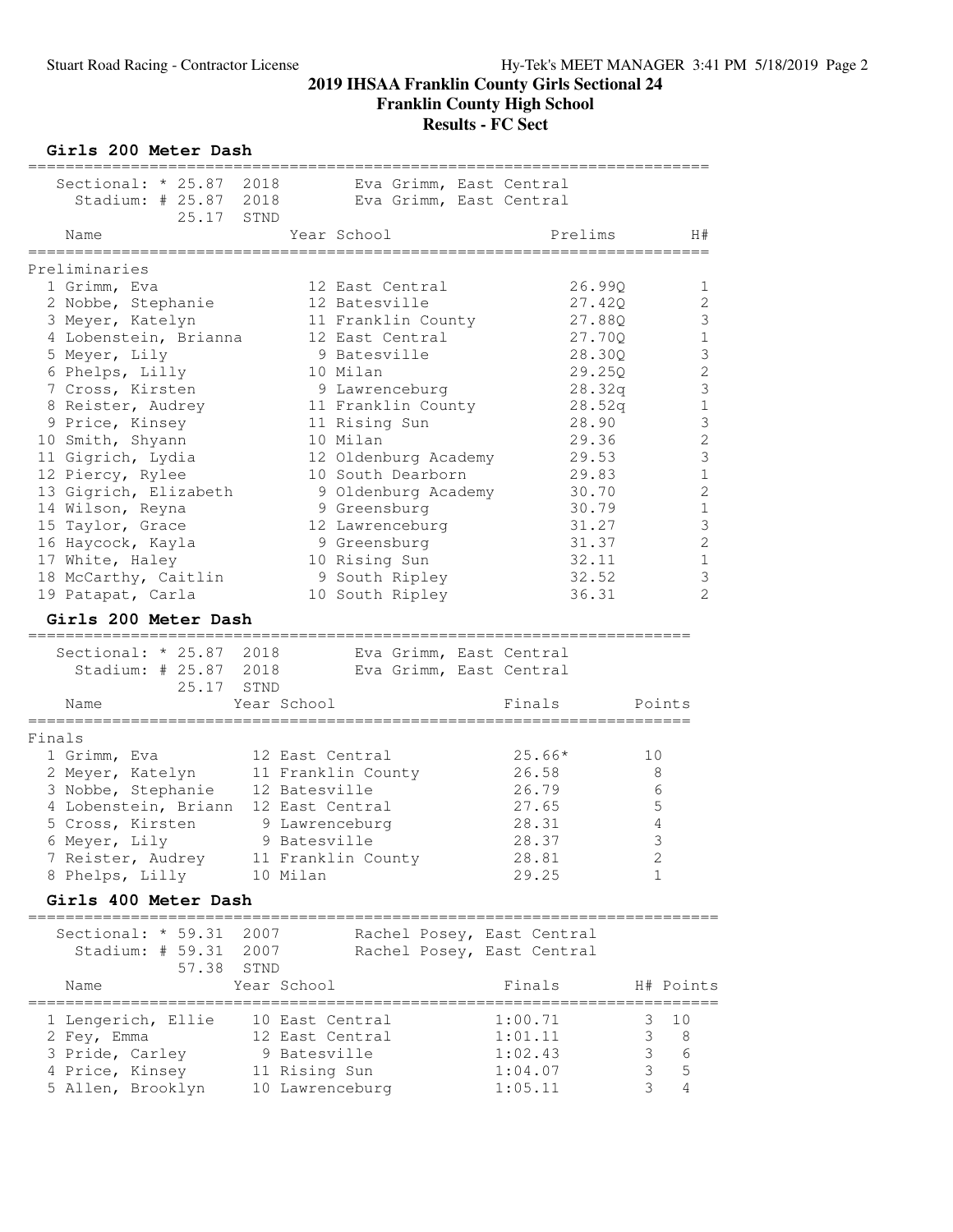**Franklin County High School**

#### **Results - FC Sect**

#### **....Girls 400 Meter Dash**

| 6 Orschell, Jenna                     | 12 Franklin County   | 1:06.40 | 3              | 3              |
|---------------------------------------|----------------------|---------|----------------|----------------|
| 7 Haverkos, Abbey                     | 10 Oldenburg Academy | 1:07.23 | 2              | $\overline{2}$ |
| 8 Bushhorn, Savannah                  | 10 South Decatur     | 1:07.48 | $\overline{2}$ |                |
| 9 Vanaman, Megan                      | 9 South Decatur      | 1:07.60 | 3              |                |
| 10 Mauntel, Claudia 9 Franklin County |                      | 1:07.85 | 3              |                |
| 11 Collins, Graycie                   | 10 South Dearborn    | 1:08.35 | $\mathfrak{D}$ |                |
| 12 Phelps, Lilly 10 Milan             |                      | 1:08.38 | $\mathcal{L}$  |                |
| 13 Murphy, Deborah                    | 9 South Ripley       | 1:08.43 | $\mathcal{L}$  |                |
| 14 Geis, Jenna                        | 10 North Decatur     | 1:09.54 | $\mathfrak{D}$ |                |
| 15 Harrington, Shalee                 | 10 Batesville        | 1:09.97 |                |                |
| 16 Ernstes, Hilary                    | 10 Greensburg        | 1:12.56 | $\mathfrak{D}$ |                |
| 17 Lows, Jaelyn                       | 11 South Dearborn    | 1:12.86 |                |                |
| 18 White, Haley                       | 10 Rising Sun        | 1:14.64 |                |                |
| 19 Haycock, Kayla                     | 9 Greensburg         | 1:16.95 | $\mathfrak{D}$ |                |
| 20 Newhart, Emma                      | 9 Jac-Cen-Del        | 1:18.95 |                |                |
| 21 Berry, Madison                     | 10 Jac-Cen-Del       | 1:21.97 |                |                |

#### **Girls 800 Meter Run**

========================================================================== Sectional: \* 2:15.12 2007 Kathy Klump, South Dearborn Stadium: # 2:15.12 2007 Kathy Klump, South Dearborn 2:16.24 STND Name Year School Finals H# Points ========================================================================== 1 Greiwe, Lily 12 East Central 1:10.874 (1:10.874) 2:23.313 (1:12.439) 2 Hanna, Brenner 10 Greensburg 2:24.42 2 8 1:12.553 (1:12.553) 2:24.417 (1:11.864) 3 Kelley, Lauren 10 Franklin County 2:24.74 2 6 1:10.817 (1:10.817) 2:24.735 (1:13.918) 4 Olsen, Katie 9 Batesville 2:32.02 2 5 1:14.039 (1:14.039) 2:32.014 (1:17.975) 5 Brinkman, Alyssa 12 Milan 2:37.26 2 4 1:15.988 (1:15.988) 2:37.259 (1:21.271) 6 Mack, Grace  $\begin{array}{ccc} 11 & 01 & \text{d} \text{enburg Academy} \ 11 & 21 & 37.72 \end{array}$  2 3 1:15.538 (1:15.538) 2:37.713 (1:22.175) 7 Lopez, Maria 9 Batesville 2:38.86 2 2 1:17.856 (1:17.856) 2:38.853 (1:20.997) 8 Hatton, Emma 9 Greensburg 2:40.58 2 1 1:17.660 (1:17.660) 2:40.576 (1:22.916) 9 Lorton, McKenna 12 Lawrenceburg 2:41.64 2 1:18.141 (1:18.141) 2:41.637 (1:23.496) 10 Brunemann, Kaitlyn 9 Franklin County 2:42.17 2 1:19.106 (1:19.106) 2:42.162 (1:23.056) 11 Wedding, Emilee 11 East Central 2:42.67 2 1:18.174 (1:18.174) 2:42.666 (1:24.492) 12 Dilk, Lauryn 10 Jac-Cen-Del 2:43.38 2 1:17.024 (1:17.024) 2:43.377 (1:26.353) 13 Hoover, Madelin 10 North Decatur 2:44.19 1 1:20.643 (1:20.643) 2:44.188 (1:23.545) 14 Nicholson, Lanie 9 South Ripley 2:45.18 2 1:18.582 (1:18.582) 2:45.171 (1:26.589) 15 Walton, Jenna 9 North Decatur 2:45.29 1 1:21.408 (1:21.408) 2:45.283 (1:23.875)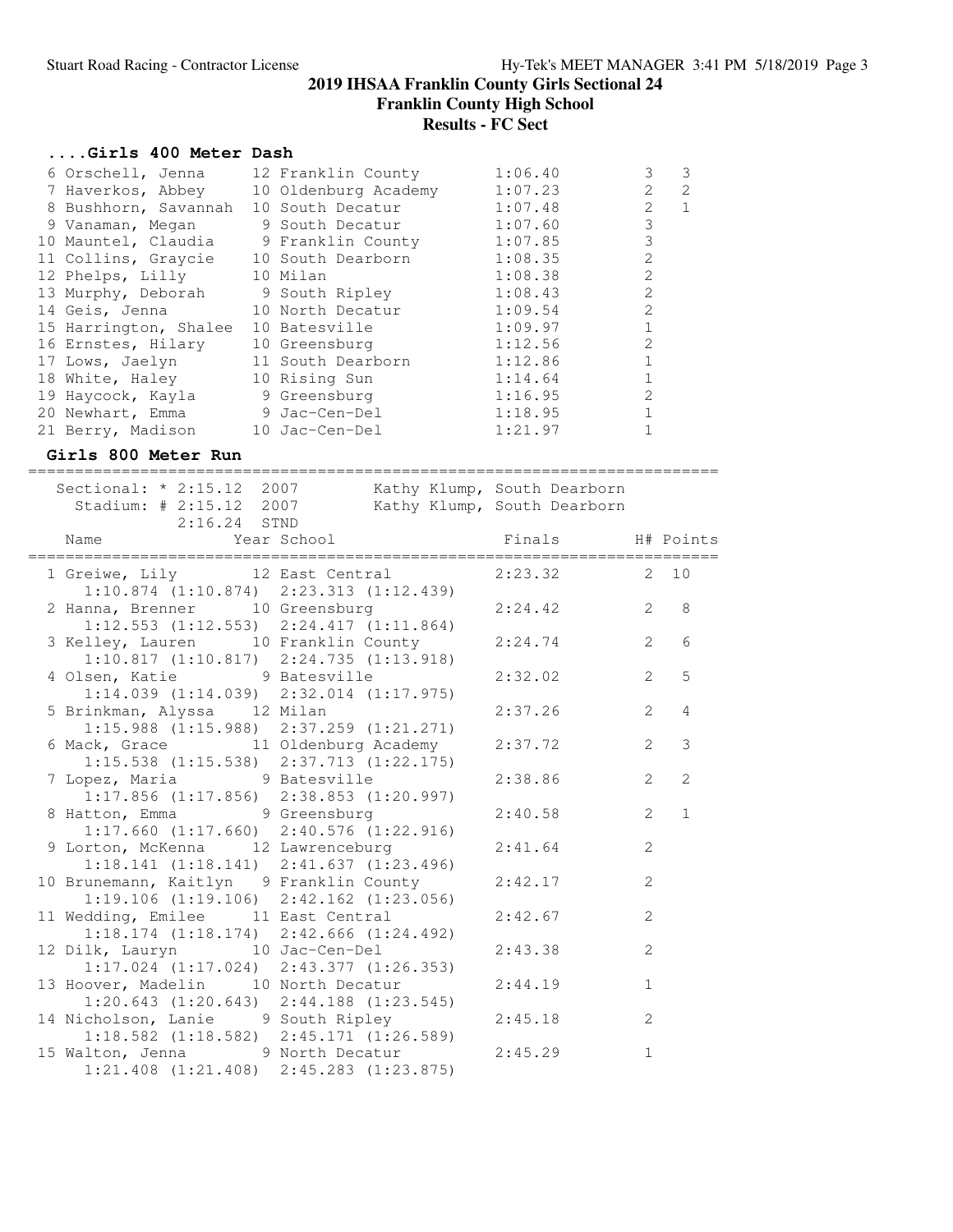**Franklin County High School**

**Results - FC Sect**

#### **....Girls 800 Meter Run**

|  | 16 Campbell, Emily 9 South Ripley               | 2:47.16 |  |
|--|-------------------------------------------------|---------|--|
|  | $1:22.455$ $(1:22.455)$ $2:47.154$ $(1:24.699)$ |         |  |
|  | 17 Klayer, Grayce 9 South Dearborn              | 2:50.13 |  |
|  | $1:22.063$ $(1:22.063)$ $2:50.125$ $(1:28.062)$ |         |  |
|  | 18 Davis, Emma 11 Rising Sun                    | 2:57.85 |  |
|  | $1:29.205$ $(1:29.205)$ $2:57.841$ $(1:28.636)$ |         |  |
|  | 19 Helton, Breanna 12 South Dearborn            | 3:01.80 |  |
|  | $1:27.943$ $(1:27.943)$ $3:01.791$ $(1:33.848)$ |         |  |
|  | 20 Boilanger, Allison 10 South Decatur          | 3:04.34 |  |
|  | $1:34.696$ $(1:34.696)$ $3:04.334$ $(1:29.638)$ |         |  |
|  | 21 Miller, Hannah 12 South Decatur              | 3:04.65 |  |
|  | $1:34.705$ $(1:34.705)$ $3:04.644$ $(1:29.939)$ |         |  |
|  | 22 Tush, Jamey 12 Milan                         | 3:20.57 |  |
|  | $1:36.010$ $(1:36.010)$ $3:20.564$ $(1:44.554)$ |         |  |
|  | 23 Manologlou, Magdal 10 Rising Sun             | 3:39.50 |  |
|  | $1:44.378$ $(1:44.378)$ $3:39.494$ $(1:55.116)$ |         |  |
|  |                                                 |         |  |

**Girls 1600 Meter Run**

======================================================================= Sectional: \* 5:08.58 2008 Kristal Studer, East Central Stadium: # 5:08.58 2008 Kristal Studer, East Central Stadium: # 5:08.58 2008<br>5:02.82 STND Name Year School **Finals** Points ======================================================================= 1 Hanna, Brenner 10 Greensburg 5:09.50 10 1:14.138 (1:14.138) 2:30.856 (1:16.718) 3:49.369 (1:18.513) 5:09.493 (1:20.124) 2 Loichinger, Elizab 11 Batesville 5:30.42 8 1:17.029 (1:17.029) 2:41.757 (1:24.728) 4:07.745 (1:25.988) 5:30.412 (1:22.667) 3 Kelley, Lauren 10 Franklin County 5:35.65 6 1:15.404 (1:15.404) 2:39.304 (1:23.900) 4:07.979 (1:28.675) 5:35.644 (1:27.665) 4 Mangels, Emily 9 Greensburg 5:39.94 5 1:18.974 (1:18.974) 2:43.949 (1:24.975) 4:14.206 (1:30.257) 5:39.937 (1:25.731) 5 Trysta, Vierling 10 Batesville 5:43.16 4 1:20.188 (1:20.188) 2:47.531 (1:27.343) 4:18.868 (1:31.337) 5:43.160 (1:24.292) 6 Brewer, Lindy 9 East Central 5:46.91 3 1:18.077 (1:18.077) 2:45.365 (1:27.288) 4:18.503 (1:33.138) 5:46.902 (1:28.399) 7 Mack, Grace 11 Oldenburg Academy 5:47.29 2 1:17.752 (1:17.752) 2:43.893 (1:26.141) 4:17.500 (1:33.607) 5:47.289 (1:29.789) 8 Greiwe, Lauren 12 East Central 5:53.85 1 1:18.266 (1:18.266) 2:46.622 (1:28.356) 4:19.455 (1:32.833) 5:53.843 (1:34.388) 9 Walton, Jenna 9 North Decatur 5:57.94 1:23.886 (1:23.886) 2:54.904 (1:31.018) 4:28.809 (1:33.905) 5:57.935 (1:29.126) 10 Morgan, Hannah 11 Lawrenceburg 6:01.85 1:19.254 (1:19.254) 2:48.963 (1:29.709) 4:26.713 (1:37.750) 6:01.844 (1:35.131) 11 Stewart, Taylor 12 Franklin County 6:07.80 1:25.770 (1:25.770) 2:58.567 (1:32.797) 4:35.254 (1:36.687) 6:07.796 (1:32.542) 12 Brinkman, Alyssa 12 Milan 6:14.95 1:26.690 (1:26.690) 2:59.626 (1:32.936) 4:38.889 (1:39.263) 6:14.942 (1:36.053) 13 Kalli, Sierra 11 South Decatur 6:20.33 1:26.023 (1:26.023) 3:01.442 (1:35.419) 4:42.123 (1:40.681) 6:20.328 (1:38.205) 14 Davis, Emma 11 Rising Sun 6:33.92 1:30.258 (1:30.258) 3:09.591 (1:39.333) 4:53.856 (1:44.265) 6:33.915 (1:40.059) 15 Rector, Emily 10 South Dearborn 6:43.22 1:31.984 (1:31.984) 3:13.697 (1:41.713) 4:59.259 (1:45.562) 6:43.211 (1:43.952)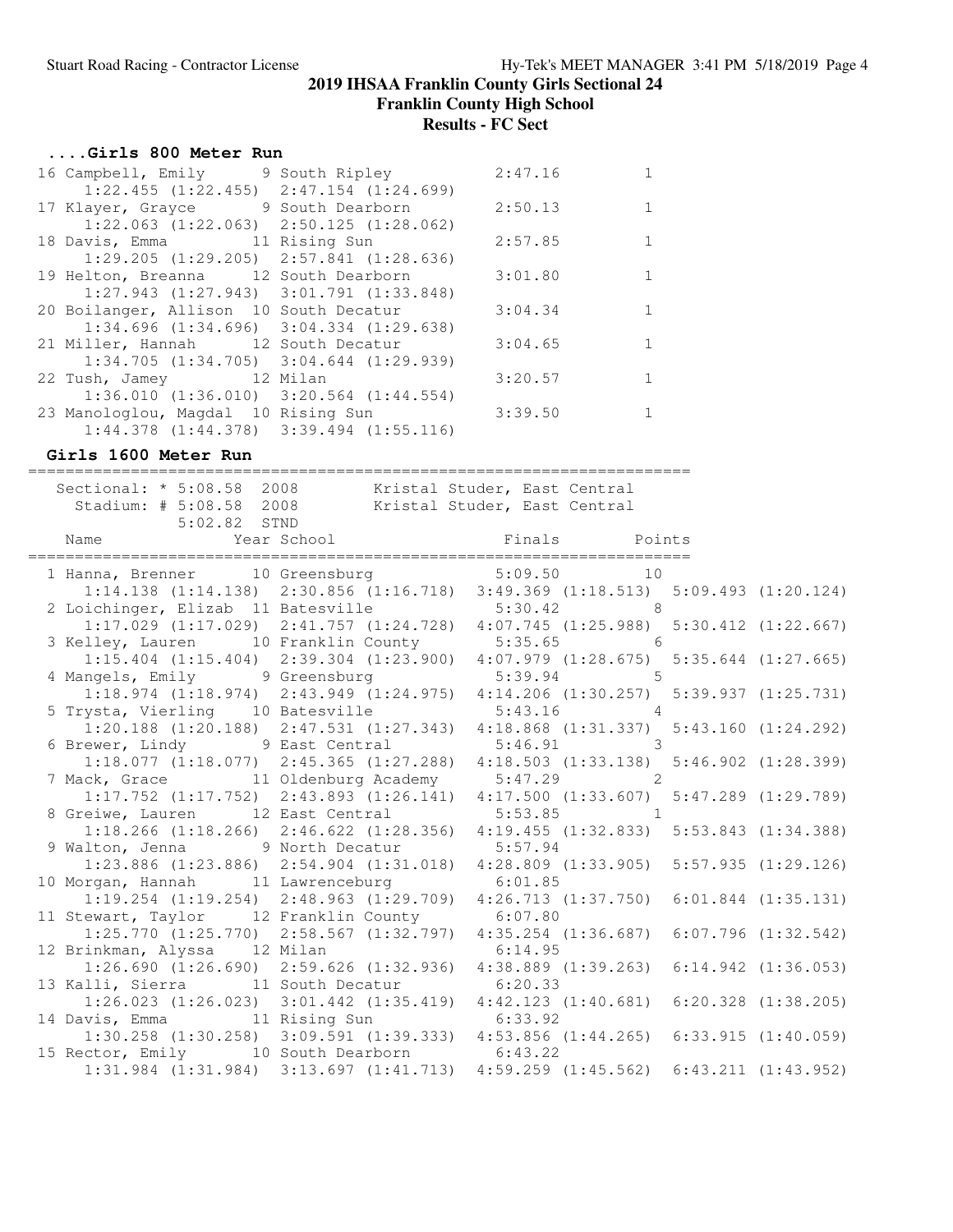**Franklin County High School**

# **Results - FC Sect**

#### **....Girls 1600 Meter Run**

| 16 Martin, Shelby                               | 9 South Decatur         | 6:45.19                                         |                         |
|-------------------------------------------------|-------------------------|-------------------------------------------------|-------------------------|
| $1:33.050$ $(1:33.050)$                         | $3:17.924$ $(1:44.874)$ | 5:04.773(1:46.849)                              | $6:45.182$ $(1:40.409)$ |
| 17 Galey, Alyson                                | 9 Lawrenceburg          | 6:51.35                                         |                         |
| $1:36.568$ $(1:36.568)$                         | $3:22.511$ $(1:45.943)$ | $5:10.430$ $(1:47.919)$ $6:51.346$ $(1:40.916)$ |                         |
| 18 Townsend, Maria                              | 9 South Dearborn        | 7:02.12                                         |                         |
| $1:34.260$ $(1:34.260)$ $3:25.416$ $(1:51.156)$ |                         | 5:18.800(1:53.384)                              | 7:02.113(1:43.313)      |
| 19 Knowlton, Abbey                              | 11 Milan                | 7:09.24                                         |                         |
| 1:34.427(1:34.427)                              | $3:21.534$ $(1:47.107)$ | $5:14.434$ $(1:52.900)$                         | 7:09.234 (1:54.800)     |
| 20 Einhaus, Grace                               | 9 South Ripley          | 7:24.59                                         |                         |
| $1:41.309$ $(1:41.309)$                         | $3:34.360$ $(1:53.051)$ | 5:29.376(1:55.016)                              | 7:24.587 (1:55.211)     |
| 21 Wesseler, Paige                              | 9 North Decatur         | 7:40.63                                         |                         |
| $1:45.397$ $(1:45.397)$ $3:43.712$ $(1:58.315)$ |                         | $5:45.789$ $(2:02.077)$ $7:40.623$ $(1:54.834)$ |                         |
| 22 Hammond, Autumn                              | 11 Jac-Cen-Del          | 8:01.12                                         |                         |
| $1:37.534$ $(1:37.534)$ $3:30.776$ $(1:53.242)$ |                         | $5:43.540$ $(2:12.764)$                         | 8:01.119 (2:17.579)     |

## **Girls 3200 Meter Run**

======================================================================= Sectional: \* 11:16.13 2009 Kristal Studer, East Central

| DECLIQUIQT. II.IO.IJ ZUUJ<br>Stadium: # 11:13.06 2009                                                                         | WITSTAT STUMET, BAST CENTIAL<br>Kristal Studer, East Central |  |  |
|-------------------------------------------------------------------------------------------------------------------------------|--------------------------------------------------------------|--|--|
| 10:51.56 STND                                                                                                                 |                                                              |  |  |
|                                                                                                                               |                                                              |  |  |
| 1 Cole, Megan 12 South Ripley 11:23.65 10                                                                                     |                                                              |  |  |
| $1:17.017$ (1:17.017) 2:39.747 (1:22.730) 4:05.086 (1:25.339) 5:33.094 (1:28.008)                                             |                                                              |  |  |
| 7:01.910 (1:28.816) 8:31.897 (1:29.987) 10:00.789 (1:28.892) 11:23.647 (1:22.858)                                             |                                                              |  |  |
| 2 Pinckley, Lily 9 Batesville 12:11.51 8                                                                                      |                                                              |  |  |
| $1:22.556$ (1:22.556) 2:53.604 (1:31.048) 4:24.884 (1:31.280) 5:57.941 (1:33.057)                                             |                                                              |  |  |
| 7:34.170 (1:36.229) 9:10.271 (1:36.101) 10:43.755 (1:33.484) 12:11.503 (1:27.748)                                             |                                                              |  |  |
| 3 Hunger, Elyse 12 South Ripley 12:14.17 6<br>1:23.687 (1:23.687) 2:53.311 (1:29.624) 4:24.680 (1:31.369) 5:57.752 (1:33.072) |                                                              |  |  |
|                                                                                                                               |                                                              |  |  |
| 7:34.017 (1:36.265) 9:10.216 (1:36.199) 10:44.172 (1:33.956) 12:14.170 (1:29.998)                                             |                                                              |  |  |
| 4 Mangels, Emily 9 Greensburg 12:23.76 5<br>1:23.376 (1:23.376) 2:53.645 (1:30.269) 4:24.867 (1:31.222) 6:00.215 (1:35.348)   |                                                              |  |  |
|                                                                                                                               |                                                              |  |  |
| 7:39.643 (1:39.428) 9:18.347 (1:38.704) 10:56.481 (1:38.134) 12:23.755 (1:27.274)                                             |                                                              |  |  |
| 5 Brewer, Lindy 9 East Central 13:01.97 4                                                                                     |                                                              |  |  |
| $1:27.811$ $(1:27.811)$ $3:03.155$ $(1:35.344)$ $4:41.889$ $(1:38.734)$ $6:23.863$ $(1:41.974)$                               |                                                              |  |  |
| 8:07.501 (1:43.638) 9:48.546 (1:41.045) 11:29.417 (1:40.871) 13:01.968 (1:32.551)                                             |                                                              |  |  |
| 6 Trysta, Vierling 10 Batesville 13:02.82 3                                                                                   |                                                              |  |  |
| $1:32.069$ (1:32.069) 3:09.271 (1:37.202) 4:47.377 (1:38.106) 6:27.560 (1:40.183)                                             |                                                              |  |  |
| 8:07.613 (1:40.053) 9:48.252 (1:40.639) 11:29.884 (1:41.632) 13:02.815 (1:32.931)                                             |                                                              |  |  |
| 7 Morgan, Hannah 11 Lawrenceburg 13:11.97 2                                                                                   |                                                              |  |  |
| $1:24.008$ $(1:24.008)$ $2:56.477$ $(1:32.469)$ $4:36.239$ $(1:39.762)$ $6:16.093$ $(1:39.854)$                               |                                                              |  |  |
| 7:58.414 (1:42.321) 9:43.205 (1:44.791) 11:30.660 (1:47.455) 13:11.970 (1:41.310)                                             |                                                              |  |  |
| 8 Stewart, Taylor 12 Franklin County 13:33.44 1                                                                               |                                                              |  |  |
| 1:31.907 (1:31.907) 3:10.034 (1:38.127) 4:53.419 (1:43.385) 6:40.726 (1:47.307)                                               |                                                              |  |  |
| 8:27.249 (1:46.523) 10:15.435 (1:48.186) 12:04.094 (1:48.659) 13:33.431 (1:29.337)                                            |                                                              |  |  |
| 9 Bashor, Ella 10 South Dearborn 13:37.77                                                                                     |                                                              |  |  |
| 1:33.030 (1:33.030) 3:12.936 (1:39.906) 4:57.389 (1:44.453) 6:43.722 (1:46.333)                                               |                                                              |  |  |
| 8:31.456 (1:47.734) 10:18.832 (1:47.376) 12:04.057 (1:45.225) 13:37.767 (1:33.710)                                            |                                                              |  |  |
| 10 Wilmer, Emma 10 Greensburg 13:48.65                                                                                        |                                                              |  |  |
| $1:36.315$ (1:36.315) $3:18.663$ (1:42.348) $5:04.701$ (1:46.038) 6:52.611 (1:47.910)                                         |                                                              |  |  |
| 8:41.288 (1:48.677) 10:28.126 (1:46.838) 12:15.542 (1:47.416) 13:48.646 (1:33.104)                                            |                                                              |  |  |
| 11 Kalli, Sierra 11 South Decatur 14:03.04                                                                                    |                                                              |  |  |
| 1:33.253 (1:33.253) 3:13.702 (1:40.449) 5:00.019 (1:46.317) 6:49.464 (1:49.445)                                               |                                                              |  |  |
| 8:40.820 (1:51.356) 10:31.582 (1:50.762) 12:21.213 (1:49.631) 14:03.034 (1:41.821)                                            |                                                              |  |  |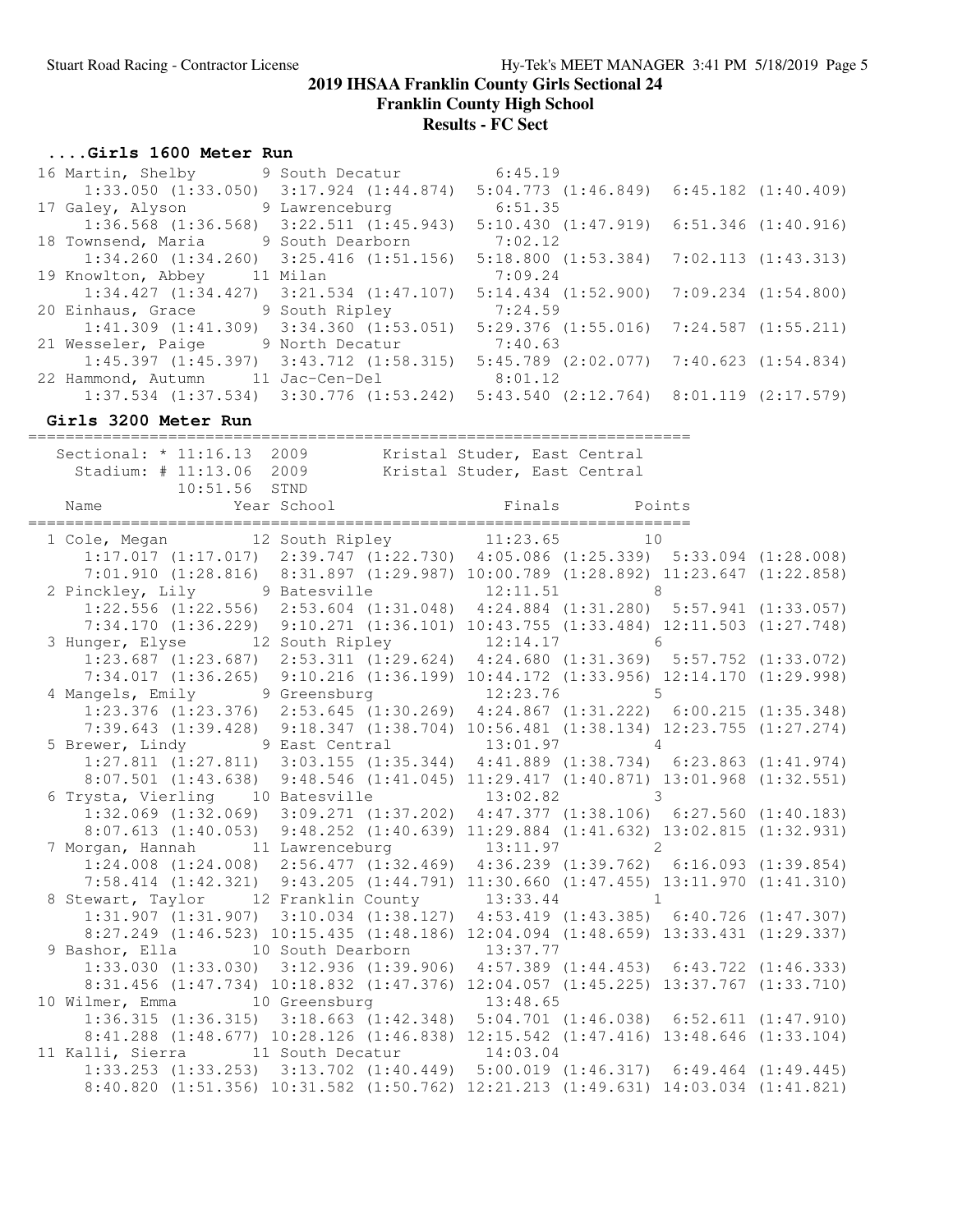**Franklin County High School**

**Results - FC Sect**

### **....Girls 3200 Meter Run**

| 12 Nixon, Olivia 12 East Central 14:15.09                                             |                                                                                                    |          |  |  |
|---------------------------------------------------------------------------------------|----------------------------------------------------------------------------------------------------|----------|--|--|
|                                                                                       | $1:33.568$ $(1:33.568)$ $3:11.011$ $(1:37.443)$ $4:52.142$ $(1:41.131)$ $6:37.632$ $(1:45.490)$    |          |  |  |
|                                                                                       | 8:28.543 (1:50.911) 10:26.008 (1:57.465) 12:23.243 (1:57.235) 14:15.085 (1:51.842)                 |          |  |  |
| 13 Rogers, Tori 11 North Decatur 14:45.62                                             |                                                                                                    |          |  |  |
|                                                                                       | $1:43.326$ $(1:43.326)$ $3:32.221$ $(1:48.895)$ $5:24.052$ $(1:51.831)$ $7:16.643$ $(1:52.591)$    |          |  |  |
|                                                                                       | $9:11.962$ $(1:55.319)$ $11:06.080$ $(1:54.118)$ $13:01.696$ $(1:55.616)$ $14:45.616$ $(1:43.920)$ |          |  |  |
| 14 Rohe, Brooke 11 South Dearborn 14:57.54                                            |                                                                                                    |          |  |  |
|                                                                                       | $1:43.895$ $(1:43.895)$ $3:30.840$ $(1:46.945)$ $5:18.372$ $(1:47.532)$ $7:14.074$ $(1:55.702)$    |          |  |  |
|                                                                                       | 9:12.917 (1:58.843) 11:11.804 (1:58.887) 13:12.892 (2:01.088) 14:57.540 (1:44.648)                 |          |  |  |
| 15 Galey, Alyson 9 Lawrenceburg 15:07.52                                              |                                                                                                    |          |  |  |
|                                                                                       | $1:39.686$ $(1:39.686)$ $3:28.373$ $(1:48.687)$ $5:18.947$ $(1:50.574)$ $7:14.685$ $(1:55.738)$    |          |  |  |
|                                                                                       | $9:12.613$ $(1:57.928)$ $11:12.820$ $(2:00.207)$ $13:16.411$ $(2:03.591)$ $15:07.515$ $(1:51.104)$ |          |  |  |
| 16 Apsley, Katherine 9 Franklin County 15:23.75                                       |                                                                                                    |          |  |  |
|                                                                                       | $1:42.124$ $(1:42.124)$ $3:31.740$ $(1:49.616)$ $5:24.556$ $(1:52.816)$ $7:25.971$ $(2:01.415)$    |          |  |  |
|                                                                                       | $9:27.300$ $(2:01.329)$ $11:30.272$ $(2:02.972)$ $13:34.963$ $(2:04.691)$ $15:23.744$ $(1:48.781)$ |          |  |  |
| 17 Dodge, Jennifer 9 Jac-Cen-Del 16:06.92                                             |                                                                                                    |          |  |  |
|                                                                                       | $1:44.289$ $(1:44.289)$ $3:37.212$ $(1:52.923)$ $5:36.347$ $(1:59.135)$ $7:41.836$ $(2:05.489)$    |          |  |  |
|                                                                                       | $9:47.974$ $(2:06.138)$ $11:57.648$ $(2:09.674)$ $14:08.110$ $(2:10.462)$ $16:06.916$ $(1:58.806)$ |          |  |  |
| 18 Holloway, Lauren 9 North Decatur 16:40.89                                          |                                                                                                    |          |  |  |
| $1:44.446$ (1:44.446) $3:41.550$ (1:57.104) $5:48.076$ (2:06.526) 7:57.680 (2:09.604) |                                                                                                    |          |  |  |
| $10:09.167$ (2:11.487) 12:23.502 (2:14.335) 14:40.175 (2:16.673) 16:40.887 (2:00.712) |                                                                                                    |          |  |  |
| 19 Wickersham, Kali 10 Milan                                                          |                                                                                                    | 17:27.09 |  |  |
|                                                                                       |                                                                                                    |          |  |  |
|                                                                                       | $1:44.703$ $(1:44.703)$ $3:50.378$ $(2:05.675)$ $6:02.923$ $(2:12.545)$ $8:27.943$ $(2:25.020)$    |          |  |  |

#### **Girls 100 Meter Hurdles**

=========================================================================

| Sectional: * 15.30 2007<br>Stadium: # 15.30 2007<br>15.00<br>STND | Kendra Fasbinder, North Decatur<br>Kendra Fasbinder, North Decatur |         |                |
|-------------------------------------------------------------------|--------------------------------------------------------------------|---------|----------------|
| Name                                                              | Year School                                                        | Prelims | H#             |
| Preliminaries                                                     |                                                                    |         |                |
| 1 Quinlan, Eva                                                    | 11 South Dearborn                                                  | 15.850  | 3              |
| 2 Mitchell, Elizabeth                                             | 9 Greensburg                                                       | 16.150  | 1              |
| 3 Sierra, Megan                                                   | 9 East Central                                                     | 16.300  | 2              |
| 4 Rosemeyer, Alicia                                               | 11 East Central                                                    | 16.450  | $\mathfrak{Z}$ |
| 5 Day, Maddy                                                      | 12 North Decatur                                                   | 16.670  | $\mathbf 1$    |
| 6 Walke, Kate                                                     | 9 Oldenburg Academy                                                | 17.010  | $\mathbf{2}$   |
| 7 Simon, Cloey                                                    | 9 Jac-Cen-Del                                                      | 16.67q  | $\mathbf 1$    |
| 8 Smart, Sara                                                     | 12 Lawrenceburg                                                    | 17.46q  | 3              |
| 9 Simon, Kayla                                                    | 9 Jac-Cen-Del                                                      | 17.54   | $\overline{2}$ |
| 10 Mann, Kiera                                                    | 11 Rising Sun                                                      | 18.04   | $\mathfrak{Z}$ |
| 11 Hund, Roxanne                                                  | 10 Batesville                                                      | 18.22   | $\overline{2}$ |
| 12 West, Mary                                                     | 12 Greensburg                                                      | 18.38   | $\mathbf{1}$   |
| 13 Goutsis, Helena                                                | 12 Franklin County                                                 | 18.50   | $\mathfrak{Z}$ |
| 14 Rigby, Lily                                                    | 10 South Decatur                                                   | 18.60   | $\mathbf 1$    |
| 15 Perkinson, Avery                                               | 11 South Ripley                                                    | 19.27   | 2              |
| 16 Barrett, Charlotte                                             | 10 Franklin County                                                 | 19.29   | $\overline{2}$ |
| 17 Sauers, Emma                                                   | 9 Lawrenceburg                                                     | 19.31   | $\overline{2}$ |
| 18 Bohman, Katherine                                              | 12 Batesville                                                      | 20.24   | $\mathbf 1$    |
| 19 Delmar, Morgan                                                 | 12 Milan                                                           | 20.37   | $\mathbf 1$    |
| 20 McCarthy, Caitlin                                              | 9 South Ripley                                                     | 20.63   | $\mathsf 3$    |
| 21 Van Guelpen, Brenna                                            | 10 South Dearborn                                                  | 21.74   | 3              |
| 22 Wickersham, Kali                                               | 10 Milan                                                           | 22.52   | $\overline{2}$ |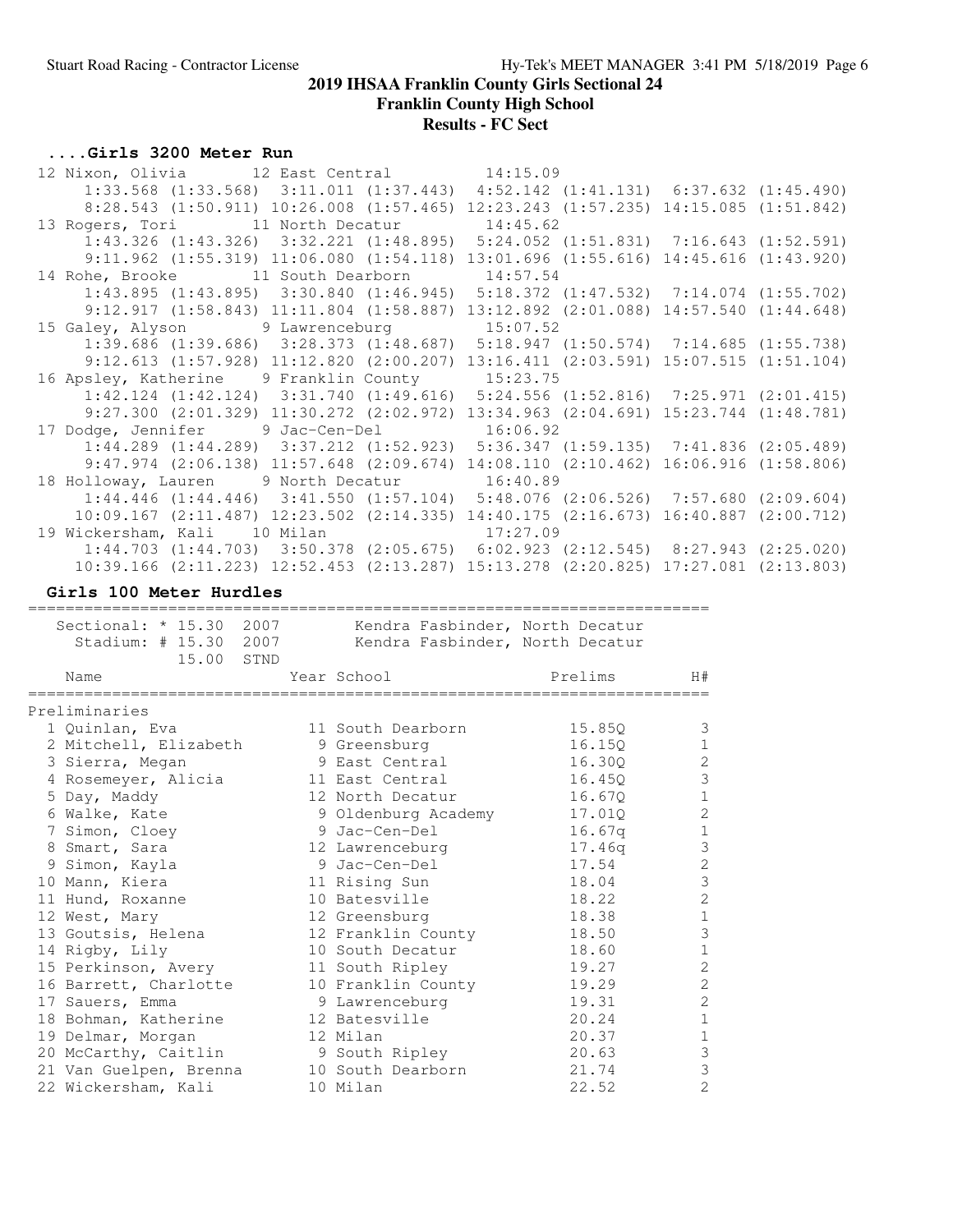#### **Franklin County High School**

#### **Results - FC Sect**

#### **....Girls 100 Meter Hurdles** -- Rhoades, Aubrey 10 North Decatur DQ 3 **Girls 100 Meter Hurdles** ======================================================================= Sectional: \* 15.30 2007 Kendra Fasbinder, North Decatur Stadium: # 15.30 2007 Kendra Fasbinder, North Decatur 15.00 STND Name Year School Tinals Points ======================================================================= Finals 1 Quinlan, Eva 11 South Dearborn 15.58 10 2 Sierra, Megan 9 East Central 15.65 8 3 Rosemeyer, Alicia 11 East Central 16.16 6 4 Walke, Kate  $\begin{array}{ccc} 9 & \text{O}1\text{denburg Academy} \end{array}$  16.37 5 5 Day, Maddy 12 North Decatur 16.85 4 6 Simon, Cloey 9 Jac-Cen-Del 17.36 3 7 Smart, Sara  $12$  Lawrenceburg  $18.07$  2 8 Mitchell, Elizabet 9 Greensburg 19.88 1

#### **Girls 300 Meter Hurdles**

|                                                                | -------------                                                |                  |                |                |
|----------------------------------------------------------------|--------------------------------------------------------------|------------------|----------------|----------------|
| Sectional: * 45.11 1999<br>Stadium: # 45.11 1999<br>45.32 STND | Ashley Wilhelm, East Central<br>Ashley Wilhelm, East Central |                  |                |                |
| Name                                                           | Year School                                                  | Finals H# Points |                |                |
| 1 Quinlan, Eva                                                 | 11 South Dearborn                                            | 46.36            | 3              | 10             |
|                                                                | 2 Rosemeyer, Alicia 11 East Central 48.11                    |                  | 3 <sup>7</sup> | 8              |
| 3 Simon, Cloey 9 Jac-Cen-Del                                   |                                                              | 48.94            |                | $3\qquad 6$    |
| 4 Simon, Kayla (9 Jac-Cen-Del)                                 |                                                              | 49.10            | $\mathcal{S}$  | 5              |
| 5 Fox, Hope                                                    | 9 East Central                                               | 49.83            | $\mathfrak{Z}$ | $\sqrt{4}$     |
| 6 Mitchell, Elizabet 9 Greensburg                              |                                                              | 50.06            | $\mathcal{S}$  | $\mathfrak{Z}$ |
| 7 Kruthaupt, Grace                                             | 10 Franklin County                                           | 51.78            | $\mathcal{S}$  | $\overline{2}$ |
| 8 Smart, Sara                                                  | 12 Lawrenceburg                                              | 51.83            | $\overline{2}$ | $\overline{1}$ |
| 9 Craig, Alijah                                                | 12 Milan                                                     | 52.59            | 3              |                |
| 10 Hund, Roxanne                                               | 10 Batesville                                                | 52.64            | $\mathbf{2}$   |                |
| 11 Mann, Kiera                                                 | 11 Rising Sun                                                | 52.99            | $\mathbf 1$    |                |
|                                                                | 12 Bruns, Jenna 9 Franklin County 54.17                      |                  | 2              |                |
| 13 Ross, Zoe                                                   | 9 South Dearborn                                             | 54.74            | 2              |                |
| 14 Stenger, Justine                                            | 11 Oldenburg Academy 55.91                                   |                  | $\overline{2}$ |                |
| 15 Durham, Skylar                                              | 11 Rising Sun                                                | 56.48            | $\mathbf{1}$   |                |
| 16 Kieffer, Abigale 9 South Ripley                             |                                                              | 56.97            | $\mathbf 1$    |                |
| 17 Rhoades, Aubrey                                             | 10 North Decatur                                             | 58.07            | $\mathbf 1$    |                |
| 18 Dunn, Emma                                                  | 9 Lawrenceburg                                               | 58.84            | $\overline{c}$ |                |
| 19 Million, Emily 9 Greensburg                                 |                                                              | 58.94            | $\mathbf{1}$   |                |
| 20 McCarthy, Caitlin 9 South Ripley                            |                                                              | 59.28            | $\mathbf{1}$   |                |
| 21 Delmar, Morgan                                              | 12 Milan                                                     | 1:01.60          | $\mathbf{1}$   |                |
| 22 Bohman, Katherine                                           | 12 Batesville                                                | 1:03.39          | $\mathbf 1$    |                |
| 23 Clift, Chloe                                                | 10 North Decatur                                             | 1:07.15          | $\overline{c}$ |                |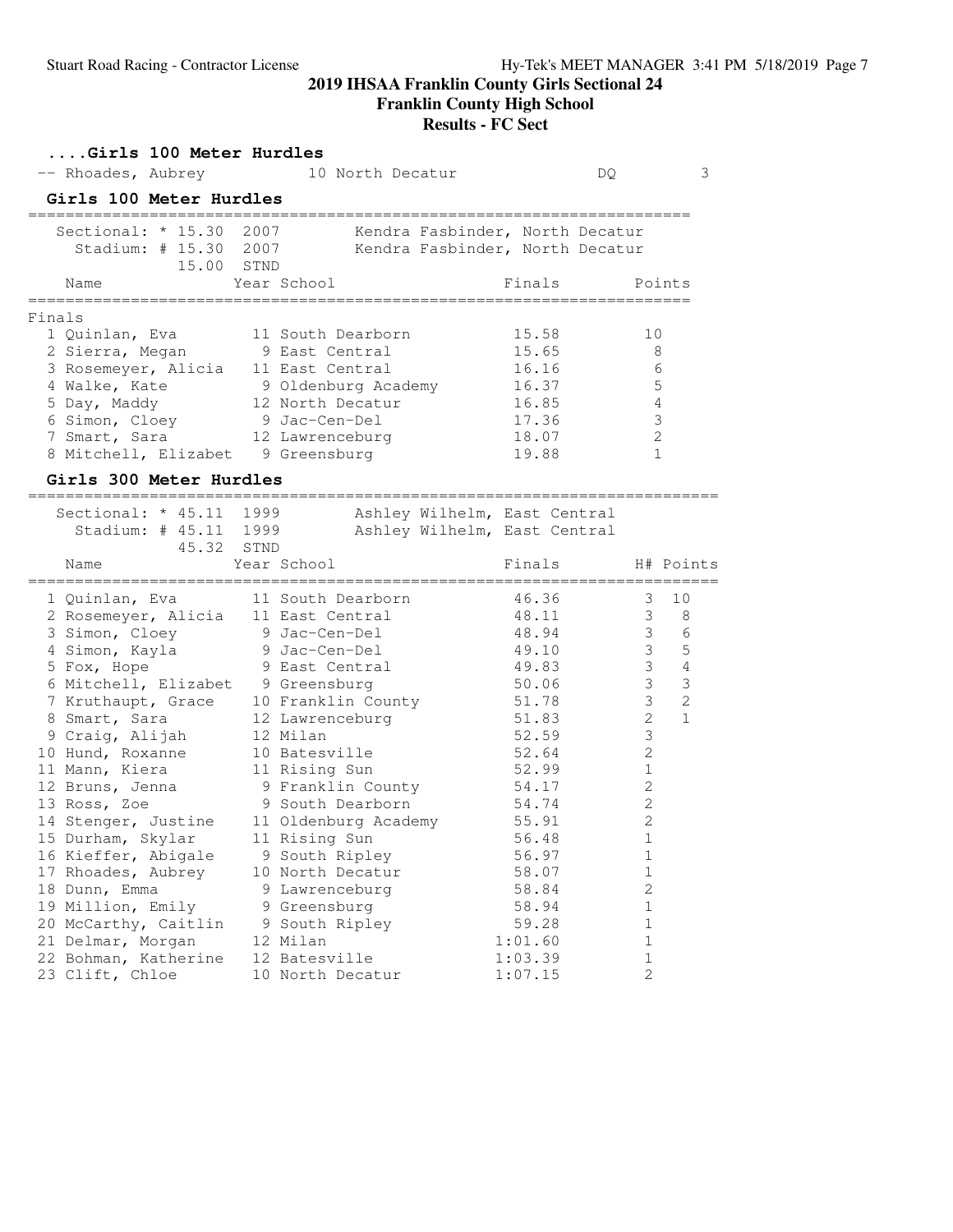**Franklin County High School**

## **Results - FC Sect**

# **Girls 4x100 Meter Relay**

| Sectional: $* 49.74$<br>2018<br>East Central, East Central |           |
|------------------------------------------------------------|-----------|
| B Lobenstein, T Messmore, A Griffin, E Grimm               |           |
| Stadium: $\#$ 49.74<br>2018<br>East Central, East Central  |           |
| B Lobenstein, T Messmore, A Griffin, E Grimm               |           |
| 48.77<br>STND                                              |           |
| School<br>Finals                                           | H# Points |
| ==============                                             |           |
| 1 East Central<br>' A'<br>49.88<br>2.                      | 10        |
| 1) Lobenstein, Brianna 12<br>2) Rosemeyer, Alicia 11       |           |
| 4) Grimm, Eva 12<br>3) Fey, Emma 12                        |           |
| 2 Franklin County 'A'<br>50.83<br>2                        | 8         |
| 1) Schatzle, Anna 12<br>2) Hill, Ashlan 11                 |           |
| 3) Reister, Audrey 11<br>4) Meyer, Katelyn 11              |           |
| 52.51<br>3 Batesville 'A'<br>2                             | 6         |
| 1) Gibbs, Gabriella 12<br>2) Meyer, Lily 9                 |           |
| 3) Hund, Roxanne 10<br>4) Nobbe, Stephanie 12              |           |
| 53.58<br>4 Lawrenceburg 'A'<br>2                           | 5         |
| 1) Cross, Kirsten 9<br>2) Bennett, Mackenzie 9             |           |
| 3) Dunn, Emma 9<br>4) Kemper, Juliana 11                   |           |
| 5 South Dearborn 'A'<br>54.26<br>2                         | 4         |
| 1) Van Guelpen, Brenna 10<br>2) Mathews, Amanda 10         |           |
| 3) Wickersham, Veronica 10<br>4) Huber, Erin 11            |           |
| 6 North Decatur 'A'<br>54.32<br>2                          | 3         |
| 1) Becker, Brittany 12<br>2) Hartman, Grace 10             |           |
| 3) Burkhart, Anna 10<br>4) Day, Maddy 12                   |           |
| 54.85<br>7 Oldenburg Academy 'A'<br>2                      | 2         |
| 1) Gigrich, Lydia 12<br>2) Bauman, Sydney 12               |           |
| 3) Walke, Kate 9<br>4) Gigrich, Elizabeth 9                |           |
| 8 Rising Sun 'A'<br>55.84<br>1                             | 1         |
| 1) Mann, Kiera 11<br>2) Bujak, Elizabeth 10                |           |
| 3) Wilson, Madalyn 10<br>4) Price, Kinsey 11               |           |
| 56.42<br>9 Greensburg<br>$^{\prime}$ A $^{\prime}$<br>1    |           |
| 2) Haycock, Kayla 9<br>1) Wilson, Reyna 9                  |           |
| 3) Ernstes, Hilary 10<br>4) West, Mary 12                  |           |
| 10 Milan 'A'<br>57.48<br>1                                 |           |
| 1) Phelps, Lilly 10<br>2) Werner, Lauren 10                |           |
| 3) Winchester, Skyler 9<br>Smith, Shyann 10<br>4)          |           |
| 11 South Decatur 'A'<br>57.49<br>2                         |           |
| 1) Boilanger, Allison 10<br>2) Rigby, Lily 10              |           |
| 4) Bushhorn, Tanisha 11<br>3) Johnson, Kyra 10             |           |
| 12 Jac-Cen-Del 'A'<br>59.34<br>1                           |           |
| 2) Hughes, Dillan 10<br>1) Schmeltz, Shianna 11            |           |
| 3) Wilhoit, Taylor 12<br>4) Martinelli, Aurora 11          |           |
| 13 South Ripley 'A'<br>1:00.70<br>1                        |           |
| 1) Gorrell, Haley 10<br>2) Elston, Amber 11                |           |
| 3) Vogel, Jessica 12<br>4) Perkinson, Avery 11             |           |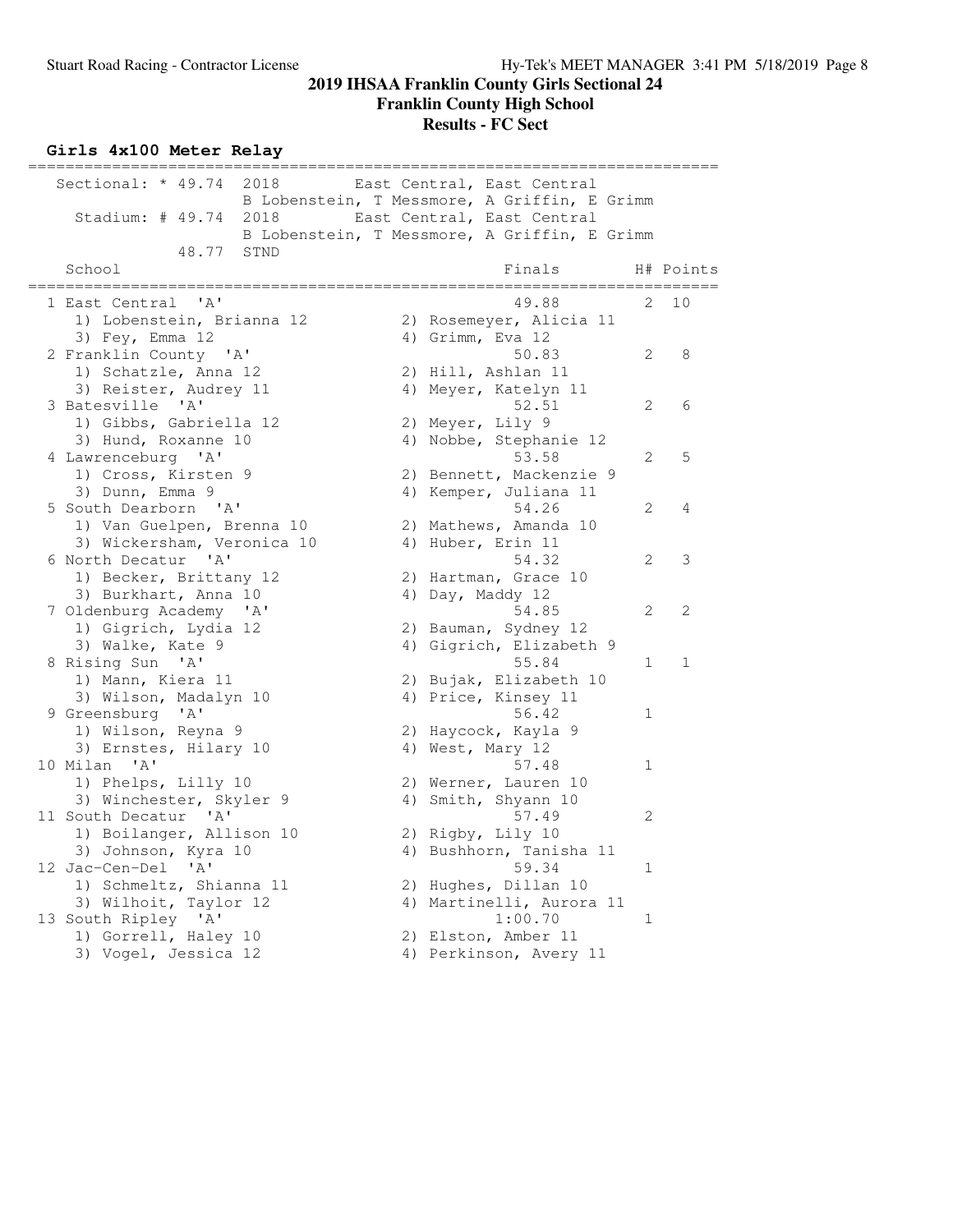# **Girls 4x400 Meter Relay**

| Sectional: $* 4:06.62$                    | 2007 | East Central                          |              |              |
|-------------------------------------------|------|---------------------------------------|--------------|--------------|
|                                           |      | M Valle, K Roeder, B Ingle, R Posey   |              |              |
| Stadium: $\#$ 4:04.43                     | 2019 | East Central                          |              |              |
|                                           |      | E Grimm, E Lengerich, L Greiwe, E Fey |              |              |
| 3:57.25<br>School                         | STND | Finals                                |              | H# Points    |
| ---------                                 |      |                                       |              |              |
| 1 East Central<br>' A'                    |      | $4:04.99*$                            | 2.           | 10           |
| 1) Grimm, Eva 12                          |      | 2) Lengerich, Ellie 10                |              |              |
| 3) Greiwe, Lily 12                        |      | 4) $Fey$ , Emma 12                    |              |              |
| 2 Franklin County 'A'                     |      | 4:11.43                               | 2            | 8            |
| 1) Meyer, Katelyn 11                      |      | 2) Hill, Ashlan 11                    |              |              |
| 3) Orschell, Jenna 12                     |      | 4) Kelley, Lauren 10                  |              |              |
| 3 Batesville 'A'                          |      | 4:16.09                               | 2            | 6            |
| 1) Olsen, Katie 9                         |      | 2) Loichinger, Elizabeth 11           |              |              |
| 3) Nobbe, Stephanie 12                    |      | 4) Pride, Carley 9                    |              |              |
| 4 Lawrenceburg 'A'                        |      | 4:16.66                               | 2            | 5            |
| 1) Allen, Brooklyn 10                     |      | 2) Smart, Sara 12                     |              |              |
| 3) Cross, Kirsten 9                       |      | 4) Kemper, Juliana 11                 |              |              |
| 5 Oldenburg Academy 'A'                   |      | 4:35.54                               | $\mathbf{1}$ | 4            |
| 1) Haverkos, Abbey 10                     |      | 2) Gigrich, Lydia 12                  |              |              |
| 3) Gigrich, Elizabeth 9                   |      | 4) Bauman, Sydney 12                  |              |              |
| 6 Jac-Cen-Del 'A'                         |      | 4:35.68                               | 2            | 3            |
| 1) Simon, Kayla 9                         |      | 2) Simon, Cloey 9                     |              |              |
| 3) Hughes, Dillan 10                      |      | 4) Dilk, Lauryn 10                    |              |              |
| 7 South Dearborn 'A'                      |      | 4:38.63                               | 2            | 2            |
| 1) Huber, Erin 11                         |      | 2) Collins, Graycie 10                |              |              |
| 3) Ross, Zoe 9                            |      | 4) Quinlan, Eva 11                    |              |              |
| 8 Greensburg 'A'                          |      | 4:38.85                               | $\mathbf{1}$ | $\mathbf{1}$ |
| 1) Hanna, Brenner 10                      |      | 2) Hatton, Emma 9                     |              |              |
| 3) Nobbe, Sophie 9                        |      | 4) Ernstes, Hilary 10                 |              |              |
| 9 North Decatur 'A'                       |      | 4:41.54                               | 2            |              |
| 1) Hartman, Grace 10                      |      | 2) Hoover, Madelin 10                 |              |              |
| 3) Becker, Brittany 12                    |      | 4) Geis, Jenna 10                     | $\mathbf 1$  |              |
| 10 Rising Sun 'A'                         |      | 4:47.90                               |              |              |
| 1) Bujak, Elizabeth 10                    |      | 2) Mann, Kiera 11                     |              |              |
| 3) Davis, Emma 11<br>11 South Decatur 'A' |      | 4) Price, Kinsey 11<br>4:48.51        | 2            |              |
| 1) Vanaman, Megan 9                       |      | 2) Johnson, Kyra 10                   |              |              |
| 3) Rigby, Lily 10                         |      | 4) Bushhorn, Savannah 10              |              |              |
| 12 South Ripley 'A'                       |      | 4:49.48                               | $\mathbf{1}$ |              |
| 1) Nicholson, Lanie 9                     |      | 2) Campbell, Emily 9                  |              |              |
| 3) Kieffer, Abigale 9                     |      | 4) Murphy, Deborah 9                  |              |              |
| 13 Milan<br>' A'                          |      | 4:58.71                               | 1            |              |
| 1) Werner, Lauren 10                      |      | 2) Brinkman, Alyssa 12                |              |              |
| 3) Delmar, Morgan 12                      |      | 4) Phelps, Lilly 10                   |              |              |
|                                           |      |                                       |              |              |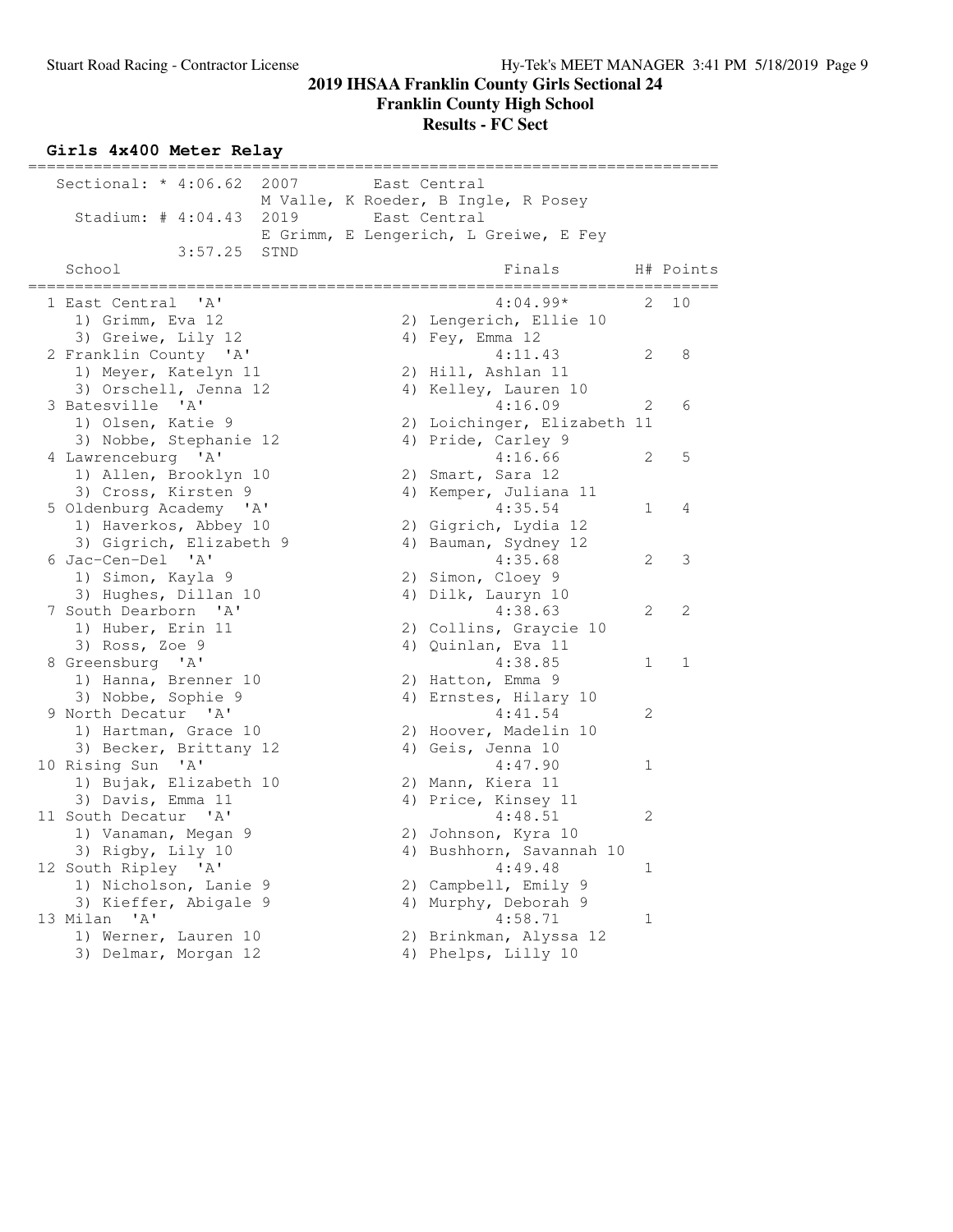#### **Girls 4x800 Meter Relay**

======================================================================= Sectional: \* 9:42.14 2012 Oldenburg Academy M Maier, K Ricke, B Bruns, A Kuntz Stadium: # 9:42.14 2012 Oldenburg Academy M Maier, K Ricke, B Bruns, A Kuntz 9:24.46 STND School Finals Points Points Points Points Points Points Points Points Points Points Points Points Points Points Points Points Points Points Points Points Points Points Points Points Points Points Points Points Points Point ======================================================================= 1 East Central 'A' 9:49.78 10 1) Greiwe, Lily 12 2) Wedding, Emilee 11 3) Lengerich, Ellie 10 (4) Fey, Emma 12 1:09.593 (1:09.593) 2:28.221 (1:18.628) 3:39.096 (1:10.875) 5:00.956 (1:21.860) 6:11.248 (1:10.292) 7:24.988 (1:13.740) 8:32.907 (1:07.919) 9:49.780 (1:16.873) 2 Batesville 'A' 10:08.92 8 1) Loichinger, Elizabeth 11 2) Pinckley, Lily 9 3) Trysta, Vierling 10 (4) Olsen, Katie 9 1:11.599 (1:11.599) 2:33.086 (1:21.487) 3:43.747 (1:10.661) 5:05.271 (1:21.524) 6:20.581 (1:15.310) 7:39.097 (1:18.516) 8:51.945 (1:12.848) 10:08.911 (1:16.966) 3 Greensburg 'A' 10:18.85 6 1) Hanna, Brenner 10 (2) Mangels, Emily 9 3) Hatton, Emma 9 4) Nobbe, Sophie 9 1:10.612 (1:10.612) 2:24.593 (1:13.981) 3:38.311 (1:13.718) 4:57.830 (1:19.519) 6:15.087 (1:17.257) 7:39.863 (1:24.776) 8:55.652 (1:15.789) 10:18.843 (1:23.191) 4 South Ripley 'A' 10:29.39 5 1) Cole, Megan 12 2) Campbell, Emily 9 3) Murphy, Deborah 9 (4) Hunger, Elyse 12 1:10.848 (1:10.848) 2:29.525 (1:18.677) 3:42.568 (1:13.043) 5:09.005 (1:26.437) 6:25.648 (1:16.643) 7:50.858 (1:25.210) 9:06.821 (1:15.963) 10:29.381 (1:22.560) 5 Franklin County 'A' 10:32.00 4<br>1) Kelley, Lauren 10 2) Stewart, Taylor 12 1) Kelley, Lauren 10 2) Stewart, Taylor 12 3) Brunemann, Kaitlynn 9 4) Orschell, Jenna 12 1:10.069 (1:10.069) 2:31.499 (1:21.430) 3:48.394 (1:16.895) 5:11.911 (1:23.517) 6:26.281 (1:14.370) 7:50.135 (1:23.854) 9:06.957 (1:16.822) 10:31.998 (1:25.041) 6 South Decatur 'A' 11:08.86 3 1) Kalli, Sierra 11 2) Bushhorn, Savannah 10 3) Miller, Hannah 12 4) Vanaman, Megan 9 1:16.872 (1:16.872) 2:45.643 (1:28.771) 4:10.674 (1:25.031) 5:37.273 (1:26.599) 7:01.210 (1:23.937) 8:28.308 (1:27.098) 9:45.783 (1:17.475) 11:08.860 (1:23.077) 7 Lawrenceburg 'A' 11:10.88 2 1) Galey, Alyson 9 2) Dunn, Emma 9 3) Morgan, Hannah 11 4) Lorton, McKenna 12 1:16.767 (1:16.767) 2:44.065 (1:27.298) 4:09.647 (1:25.582) 5:35.908 (1:26.261) 7:01.960 (1:26.052) 8:27.182 (1:25.222) 9:46.579 (1:19.397) 11:10.872 (1:24.293) 8 North Decatur 'A' 11:19.41 1 1) Becker, Brittany 12 (2) Geis, Jenna 10 3) Walton, Jenna 9 4) Hoover, Madelin 10 1:17.858 (1:17.858) 2:49.949 (1:32.091) 4:11.507 (1:21.558) 5:40.212 (1:28.705) 7:02.666 (1:22.454) 8:27.924 (1:25.258) 9:48.901 (1:20.977) 11:19.410 (1:30.509) 9 South Dearborn 'A' 11:21.60<br>1) Bashor, Ella 10 2) Rector, Emily 1) Bashor, Ella 10 2) Rector, Emily 10 3) Helton, Breanna 12 and 4) Klayer, Grayce 9 1:21.441 (1:21.441) 2:47.141 (1:25.700) 4:09.658 (1:22.517) 5:39.116 (1:29.458) 7:02.078 (1:22.962) 8:30.059 (1:27.981) 9:51.810 (1:21.751) 11:21.594 (1:29.784) 10 Milan 'A' 12:16.21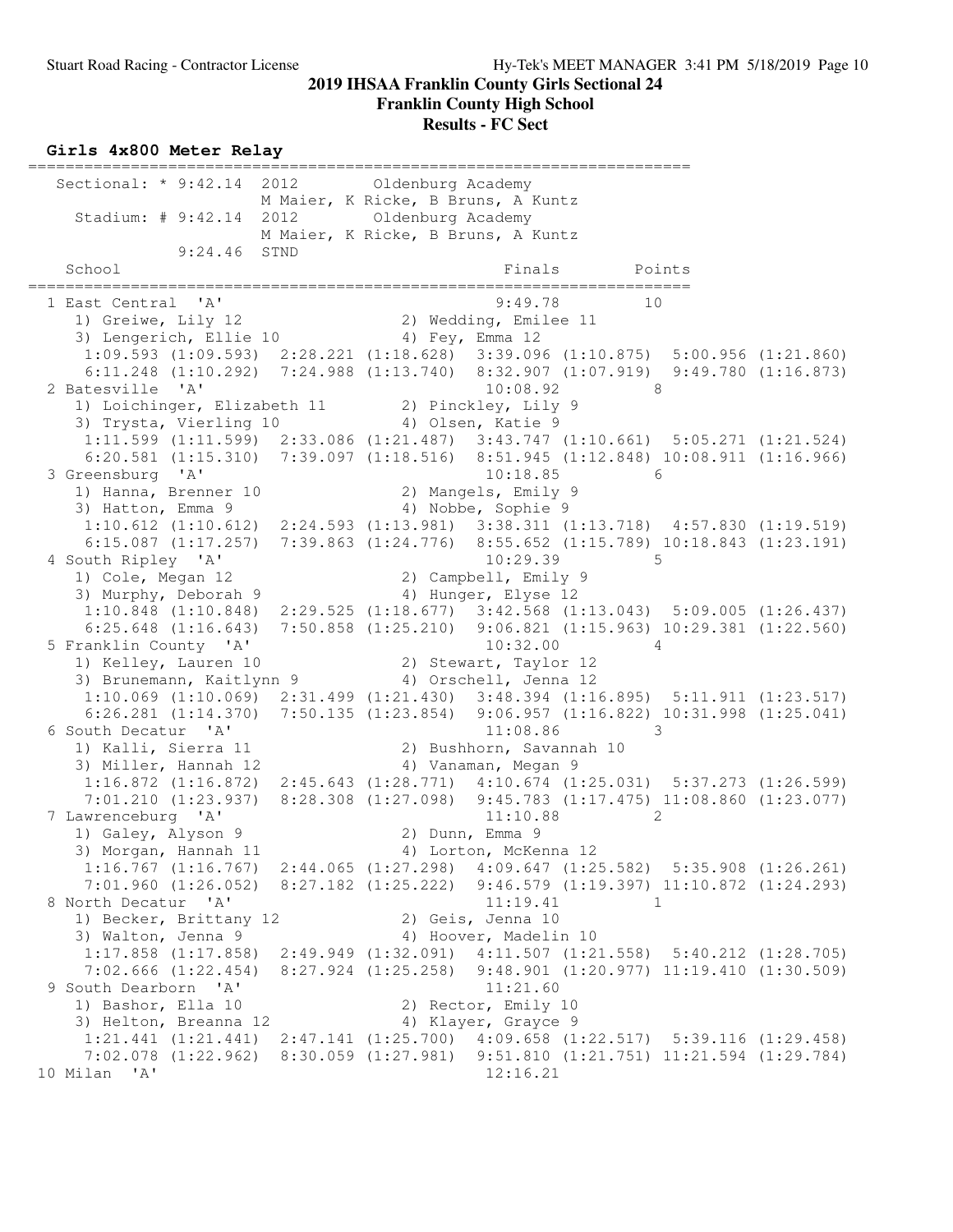**Franklin County High School**

#### **Results - FC Sect**

### **....Girls 4x800 Meter Relay**

 1) Brinkman, Alyssa 12 2) Delmar, Morgan 12 4) Knowlton, Abbey 11 1:17.542 (1:17.542) 2:48.474 (1:30.932) 4:14.234 (1:25.760) 5:54.058 (1:39.824) 7:23.689 (1:29.631) 9:07.771 (1:44.082) 10:35.265 (1:27.494) 12:16.208 (1:40.943) 11 Jac-Cen-Del 'A' 13:59.75 1) Berry, Madison 10 2) Ertel, Ericka 9 3) Sizemore, Katelyn 10 <a>
4) Weston, Valerie 9 1:27.727 (1:27.727) 3:14.570 (1:46.843) 5:07.705 (1:53.135) 7:19.028 (2:11.323) 8:43.212 (1:24.184) 10:26.460 (1:43.248) 12:08.569 (1:42.109) 13:59.749 (1:51.180)

**Girls High Jump**

| Sectional: * 5-08 2009 Ellie Tidman, Batesville<br>Stadium: # 5-08 2008 Ellie Tidman, Batesville<br>5-04.50 STND                             |             |               |              |
|----------------------------------------------------------------------------------------------------------------------------------------------|-------------|---------------|--------------|
| Name                                                                                                                                         | Year School | Finals Points |              |
| 1 Lengerich, Ellie 10 East Central<br>$4-06$ $4-08$ $4-10$ $5-00$ $5-01$ $5-02$ $5-03$<br>P 0 0 0 0 0 XXX                                    |             | $5 - 02.00$   | 10           |
| 2 Quinlan, Eva 11 South Dearborn 5-01.00<br>$4-06$ $4-08$ $4-10$ $5-00$ $5-01$ $5-02$                                                        |             |               | 8            |
| 0 0 0 0 0 0 XXX<br>3 Bruns, Jenna 9 Franklin County 15-01.00<br>$4-06$ $4-08$ $4-10$ $5-00$ $5-01$ $5-02$<br>O O O XO XO XXX                 |             |               | 6            |
| 4 Gibbs, Gabriella 12 Batesville 5-00.00<br>$4-06$ $4-08$ $4-10$ $5-00$ $5-01$<br>0 0 0 0 0 XXX<br>5 Sierra, Megan 9 East Central 5 35-00.00 |             |               | 5            |
| $4-06$ $4-08$ $4-10$ $5-00$ $5-01$<br>O O O XXO XXX                                                                                          |             |               | 4            |
| 6 Bell, Lana 10 South Decatur 4-10.00<br>$4-06$ $4-08$ $4-10$ $5-00$<br>O O O XXX                                                            |             |               | 3            |
| 7 Hartman, Abby 10 North Decatur J4-10.00<br>$4-06$ $4-08$ $4-10$ $5-00$<br>XO XO O XXX                                                      |             |               | 2            |
| 8 Kruthaupt, Grace 10 Franklin County J4-10.00<br>$4-06$ $4-08$ $4-10$ $5-00$<br>O O XO XXX                                                  |             |               | $\mathbf{1}$ |
| 9 Bailey, CiCi 11 Milan<br>$4-06$ $4-08$ $4-10$<br>O O XXX                                                                                   |             | $4 - 08.00$   |              |
| 9 Spreckelson, Jane 11 North Decatur 4-08.00<br>$4-06$ $4-08$ $4-10$<br>O O XXX                                                              |             |               |              |
| 11 Thomas, Sophia 10 Milan 10 J4-08.00<br>$4-06$ $4-08$ $4-10$<br>O XXO XXX                                                                  |             |               |              |
| 12 Hibberd, Paige 9 South Decatur 4-06.00<br>$4 - 06$ $4 - 08$<br>O XXX                                                                      |             |               |              |
| 12 Pride, Carley 9 Batesville 4-06.00<br>$4 - 06$ $4 - 08$<br>O XXX                                                                          |             |               |              |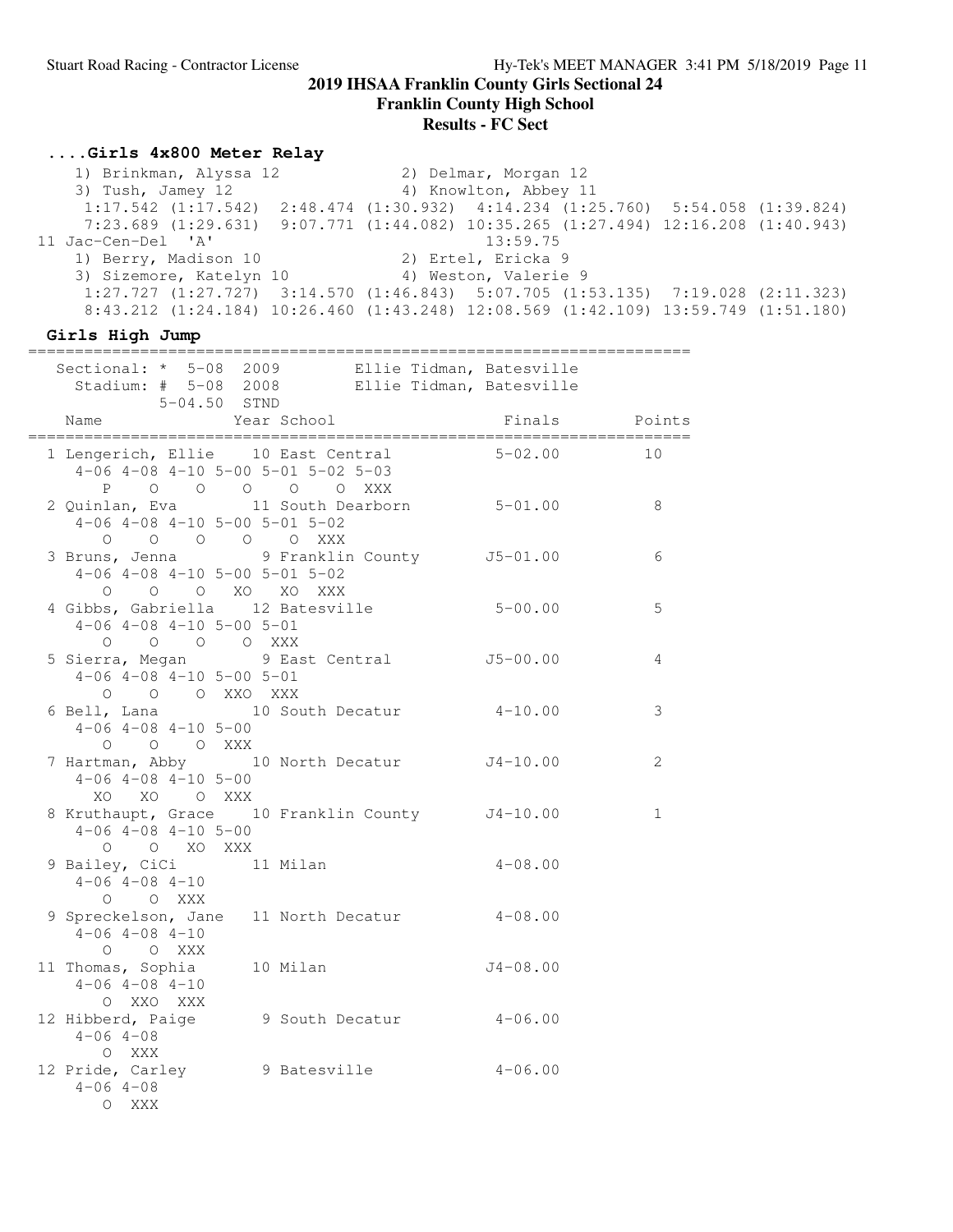**Franklin County High School**

**Results - FC Sect**

| Girls High Jump                        |                  |              |
|----------------------------------------|------------------|--------------|
| 12 Million, Emily<br>$4 - 06$ $4 - 08$ | 9 Greensburg     | $4 - 06.00$  |
| O XXX                                  |                  |              |
| 12 Sauers, Emma<br>$4 - 06$ $4 - 08$   | 9 Lawrenceburg   | $4 - 06.00$  |
| O XXX                                  |                  |              |
| 16 Ross, Zoe<br>$4 - 06$ $4 - 08$      | 9 South Dearborn | $J4 - 06.00$ |
| XXO XXX                                |                  |              |
| -- Wilhoit, Taylor<br>$4 - 06$         | 12 Jac-Cen-Del   | NΗ           |
| XXX                                    |                  |              |
| -- Gorrell, Haley<br>$4 - 06$          | 10 South Ripley  | NН           |
| XXX                                    |                  |              |

### **Girls Pole Vault**

| Sectional: * 10-06 2007<br>Stadium: # 10-00 2017<br>Stadium: # 10-00 2018<br>$11 - 02.00$ STND                           | Meredith Bachman, South Dearborn<br>Mary Bertke, East Central<br>Anna Schatzle, Franklin County |    |
|--------------------------------------------------------------------------------------------------------------------------|-------------------------------------------------------------------------------------------------|----|
| Name Year School                                                                                                         | Example 3 Finals Points                                                                         |    |
| 1 Schatzle, Anna 12 Franklin County 10-03.00#<br>$6-06$ 7-00 7-06 8-00 8-06 9-00 9-06 10-00 10-03 10-06                  |                                                                                                 | 10 |
| P P P P P P O XO O XXX<br>2 Johnson, Casey 12 East Central 10-00.00#<br>$6-06$ 7-00 7-06 8-00 8-06 9-00 9-06 10-00 10-03 |                                                                                                 | 8  |
| P P P P O O O XXO<br>3 Bertke, Mary 12 East Central 9-06.00<br>$6-06$ 7-00 7-06 8-00 8-06 9-00 9-06 10-00                | $\mathbf{X}$                                                                                    | 6  |
| P P P O O XXO<br>P<br>XXX X<br>4 Goutsis, Helena 12 Franklin County 8-06.00<br>$6 - 06$ 7-00 7-06 8-00 8-06 9-00         |                                                                                                 | 5  |
| XO O O O XXX<br>$P \qquad \qquad$<br>5 Quinlan, Jorgia 10 South Dearborn                                                 | $7 - 06.00$                                                                                     | 4  |
| $6 - 06$ 7-00 7-06 8-00<br>O XXO O XXX<br>6 Bedel, Katherine 10 Batesville                                               | $7 - 00.00$                                                                                     | 3  |
| $6 - 06$ 7-00 7-06<br>P XXO XXX<br>7 Lopez, Maria 9 Batesville                                                           | $6 - 06.00$                                                                                     | 2  |
| $6 - 06$ 7-00<br>XO XXX                                                                                                  |                                                                                                 |    |

## **Girls Long Jump**

| Sectional: $* 18-02 2018$ |                                                | Ashlan Hill, Franklin County |              |
|---------------------------|------------------------------------------------|------------------------------|--------------|
| Stadium: # 18-02 2018     |                                                | Ashlan Hill, Franklin County |              |
| $17-08.25$ STND           |                                                |                              |              |
| Name                      | Year School                                    | Finals                       | H# Points    |
|                           |                                                |                              |              |
| 1 Hill, Ashlan            | 11 Franklin County                             | $17 - 01.75$                 | $1 \quad 10$ |
|                           | 15-08 16-04.50 16-01.75 17-01.75 16-10.25 FOUL |                              |              |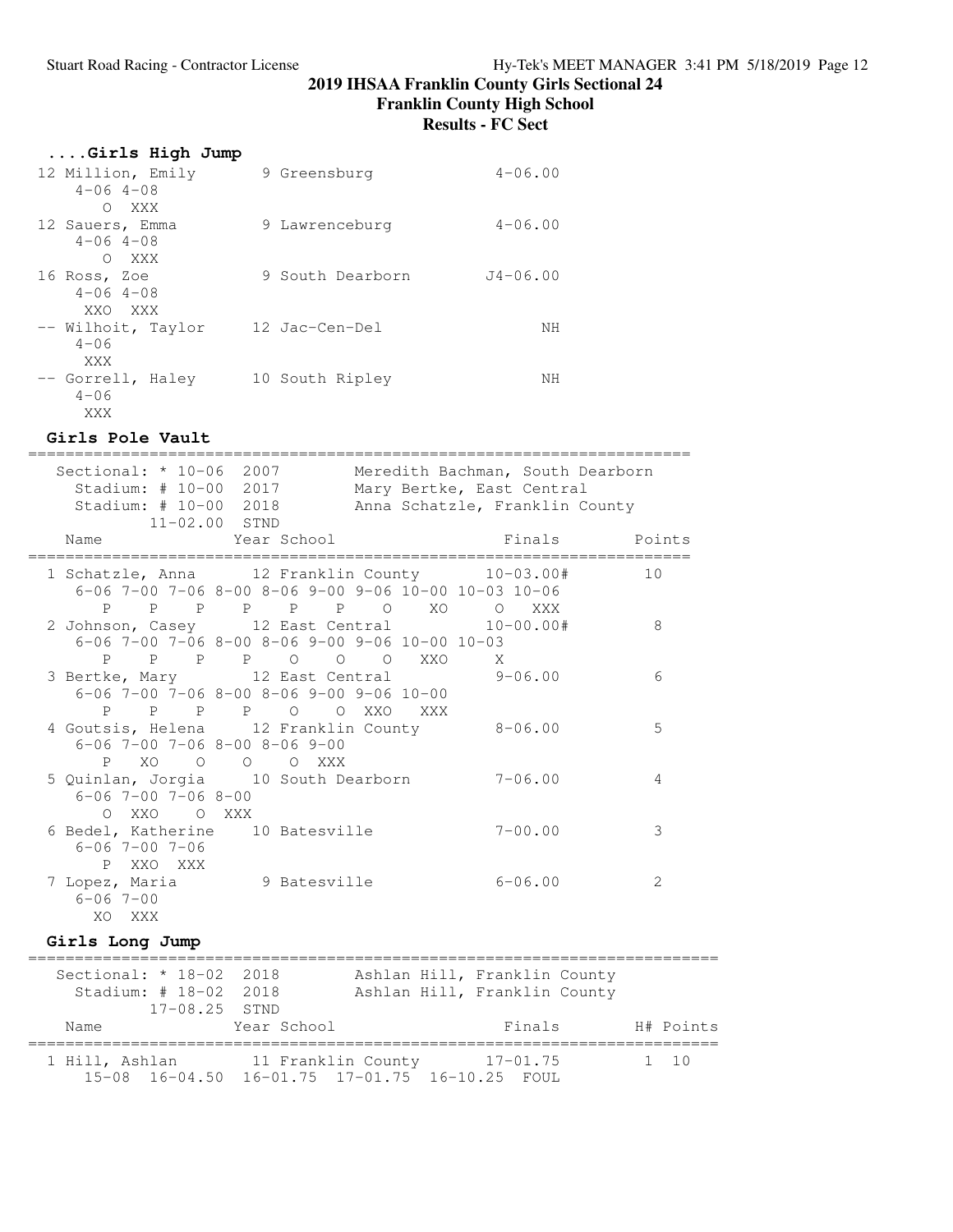**Franklin County High School**

# **Results - FC Sect**

# **....Girls Long Jump**

| 2 Mitchell, Elizabet 9 Greensburg 15-06.50                                                 |             | $1 \quad 8$    |                |
|--------------------------------------------------------------------------------------------|-------------|----------------|----------------|
| $15-06.50$ $15-06.50$ $14-04$ $FOUL$ $15-01.25$ $15-06.25$                                 |             |                |                |
| 3 Burkhart, Anna 10 North Decatur 15-05.75 1 6                                             |             |                |                |
| 15-02.75 14-04.50 14-10.75 15-01.75 14-08 15-05.75                                         |             |                |                |
| 4 Bujak, Elizabeth 10 Rising Sun 15-02.25                                                  | $1 \quad 5$ |                |                |
| 12-00.75 14-05.25 FOUL 15-01 14-09.25 15-02.25                                             |             |                |                |
| 5 Bedel, Katherine 10 Batesville 15-02.00 1                                                |             |                | $\overline{4}$ |
| 15-02 14-08 FOUL 13-09 14-05 14-07                                                         |             |                |                |
| 6 Quinlan, Jorgia 10 South Dearborn 14-09.50                                               |             | $\overline{2}$ | 3              |
| $14-07.75$ $14-09.50$ FOUL $14-05$ $14-02.50$ $13-10$                                      |             |                |                |
| 7 Mathews, Amanda 10 South Dearborn 14-08.25                                               |             | 1              | $\overline{2}$ |
| FOUL FOUL 14-08.25 14-04.75 14-01.75 14-07.75                                              |             |                |                |
| 8 Sierra, Megan 9 East Central 14-05.75<br>14-02.50 13-10 13-11 14-05.75 10-08.25 14-01.75 |             | $\overline{2}$ | $\mathbf{1}$   |
|                                                                                            |             |                |                |
| 9 Mack, Grace 11 Oldenburg Academy 14-05.00                                                |             | $\mathbf{1}$   |                |
| 13-06.25 13-11.25 14-01 13-10.50 14-04.75 14-05                                            |             |                |                |
| 10 White, Allison 11 East Central 14-00.25                                                 |             | $\mathbf{1}$   |                |
| 13-00.25 14-00.25 FOUL                                                                     |             |                |                |
| 11 Kruthaupt, Grace 10 Franklin County 13-07.00                                            |             | $\mathbf{1}$   |                |
| 12-09 13-07 FOUL                                                                           |             |                |                |
| 12 Bauman, Sydney 12 Oldenburg Academy 13-06.50                                            |             | $\mathbf{1}$   |                |
| $11-10.50$ $13-06.50$ $13-03$                                                              |             |                |                |
| 13 Perkinson, Avery 11 South Ripley 13-05.00                                               |             | 2              |                |
| $12-07.25$ $13-02.25$ $13-05$                                                              |             |                |                |
| 14 Bennett, Mackenzie 9 Lawrenceburg 513-05.00                                             |             | 2              |                |
| FOUL 13-05 13-00.25                                                                        |             |                |                |
| 15 Meyer, Lily 9 Batesville 13-04.25                                                       |             | $\mathbf{1}$   |                |
| FOUL 11-06.50 13-04.25                                                                     |             |                |                |
| 16 Hartman, Grace 10 North Decatur 12-05.00                                                |             | 2              |                |
| $12-05$ $12-03.75$ $12-04.50$                                                              |             |                |                |
| 17 Mullins, Alexia 11 Jac-Cen-Del J12-05.00                                                |             | 2              |                |
| $12 - 01.75$ $12 - 03.75$ $12 - 05$                                                        |             |                |                |
| 18 Taylor, Grace 12 Lawrenceburg 11-03.25                                                  |             | 2              |                |
| $9-07.50$ $11-03.25$ $9-07$                                                                |             |                |                |
| 19 Young, Kara 9 South Ripley 8-10.25<br>8-10.25 8-06.75 FOUL                              |             | 2              |                |
|                                                                                            |             |                |                |

## **Girls Shot Put**

|  | Sectional: $*$ 42-00<br>Stadium: # 42-00 2013                                       | 2013<br>$40 - 08.50$ STND |             |           | McKenzie Wheat, Lawrenceburg<br>McKenzie Wheat, South Dearborn |                |                               |   |
|--|-------------------------------------------------------------------------------------|---------------------------|-------------|-----------|----------------------------------------------------------------|----------------|-------------------------------|---|
|  | Name                                                                                |                           | Year School |           | Finals                                                         |                | H# Points                     |   |
|  | 1 Grimes, Lily 12 Greensburg<br>$41-00$ $42-10$ $42-02$ $43-03$ $42-03$ $41-04$     |                           |             |           | $43-03.00*STND$ 2 10                                           |                |                               |   |
|  | 2 Cox, Logan 12 East Central<br>37-07 32-05 35-06 34-07 FOUL                        |                           |             | $34 - 00$ | $37 - 07.00$                                                   | $\overline{2}$ | - 8                           | A |
|  | 3 Stenger, Jessie 10 East Central<br>$34-07$ $34-07$ $2-01$ $30-09$ $32-03$ $32-06$ |                           |             |           | $34 - 07.00$                                                   | $\overline{2}$ | 6                             |   |
|  | 4 Gibbs, Gabriella 12 Batesville<br>$31-08$ $31-07$ $31-04$ $32-02$ $32-01$ $31-11$ |                           |             |           | $32 - 02.00$                                                   |                | $\overline{5}$<br>$2^{\circ}$ |   |
|  | 5 Volz, Shaylee 10 Jac-Cen-Del<br>$31-11$ $30-07$ $29-04$ $27-06$ $30-08$ FOUL      |                           |             |           | $31 - 11.00$                                                   | $\mathcal{L}$  | 4                             |   |
|  |                                                                                     |                           |             |           |                                                                |                |                               |   |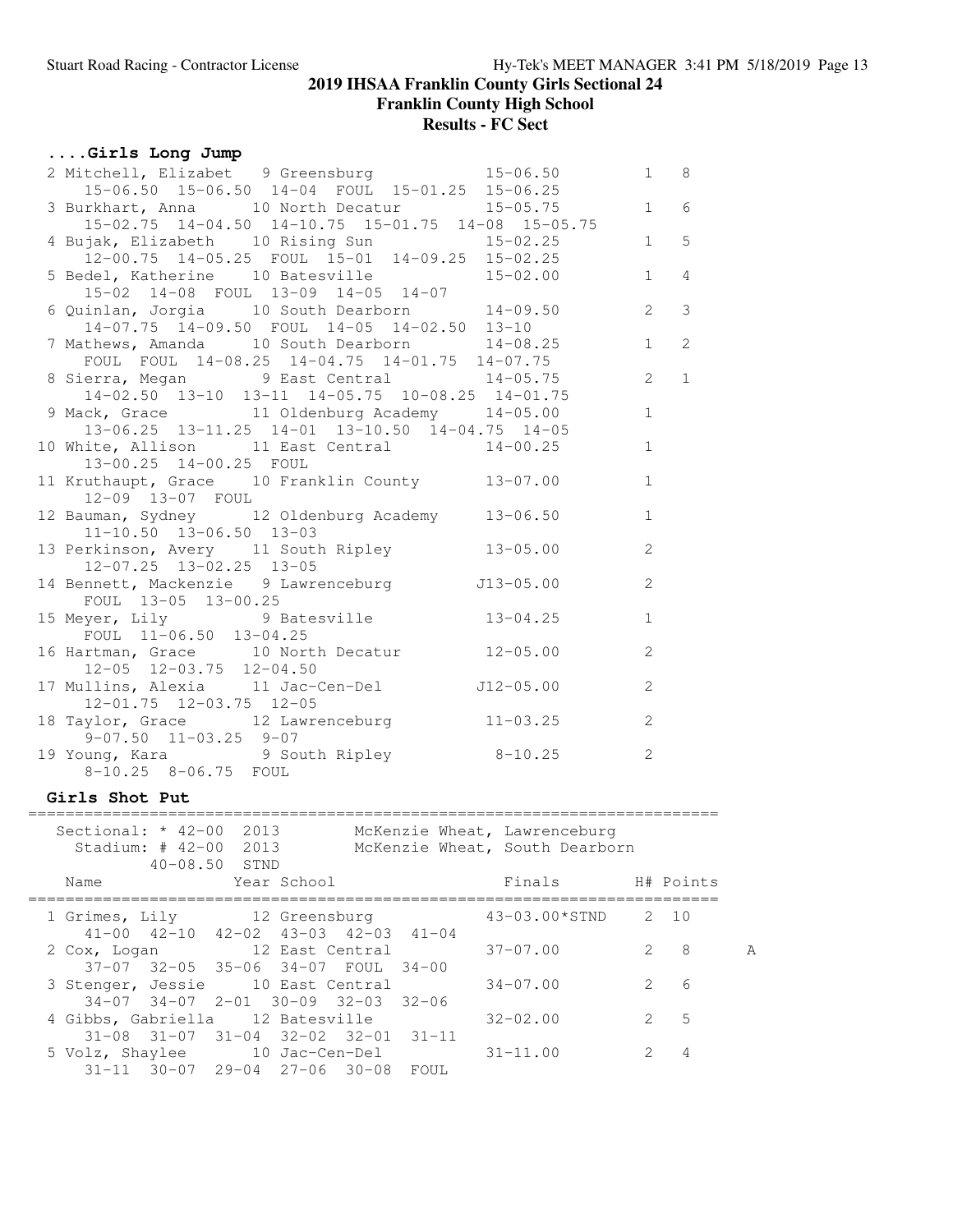**Franklin County High School**

# **Results - FC Sect**

| Girls Shot Put                |                                                                                           |              |                     |
|-------------------------------|-------------------------------------------------------------------------------------------|--------------|---------------------|
|                               | 6 Meek, Elsa (a) 11 South Dearborn (31-10.00 (a) 2 3<br>31-02 31-10 30-11 FOUL FOUL FOUL  |              |                     |
|                               | 7 Copeland, Cierra 11 South Ripley 531-10.00<br>$30-06$ 29-00 31-01 31-10 29-05 31-00     |              | $\overline{2}$<br>2 |
|                               | 8 Parkhurst, Bailey 10 Franklin County<br>$31-09$ $30-06$ $31-09$ $31-06$ $31-03$ $31-05$ | $31 - 09.00$ | $\mathbf{2}$<br>1   |
|                               | 9 Chase, Elizabeth 12 South Dearborn 31-01.00<br>FOUL 30-06 29-09 30-08 31-01 30-05       |              | $\overline{2}$      |
| $30 - 05$ 29-05 29-10         | 10 Thomas, Jolisa 10 Lawrenceburg 30-05.00                                                |              | 2                   |
| 30-02 27-09 FOUL              | 11 Parmer, Sidney 11 North Decatur 30-02.00                                               |              | 2                   |
| $26 - 10$ $29 - 10$ $27 - 09$ | 12 Main, Callie 10 Batesville 29-10.00                                                    |              | $\mathbf{1}$        |
| $27-10$ $28-10$ $29-00$       | 13 Newhart, Elizabeth 12 Jac-Cen-Del 29-00.00                                             |              | 2                   |
| FOUL 27-04 27-10              | 14 Browder, Brianna 11 South Decatur 27-10.00                                             |              | $\mathbf{1}$        |
| 26-00 26-10 25-01             | 15 Knueven, Issabella 9 Milan                                                             | $26 - 10.00$ | $\mathbf{1}$        |
| $25-09$ $26-09$ $24-08$       | 16 Ralston, Allison 11 Greensburg 26-09.00                                                |              | $\mathbf{1}$        |
| 26-09 FOUL 22-07              | 17 Clawson, Courtney 11 Lawrenceburg 526-09.00                                            |              | $\mathbf{1}$        |
| $26 - 02$ $26 - 07$ $25 - 11$ | 18 Wilson, Madalyn 10 Rising Sun 26-07.00                                                 |              | $\mathbf{1}$        |
|                               | 19 Dehner, Emmy 11 Franklin County 26-03.00                                               |              | $\mathbf{1}$        |
|                               | 26-03 22-11 23-04<br>20 Tunny, Renee 9 South Ripley 23-05.00<br>21-09 22-08 23-05         |              | 2                   |
| $21-09$ $21-11$ $23-03$       | 21 Nobbe, Allison 9 South Decatur 23-03.00                                                |              | $\mathbf{1}$        |
| $21-03$ $22-02$ $20-10$       | 22 Johnson, Alley 11 Milan 22-02.00                                                       |              | $\mathbf{1}$        |
| $21-04$ $21-06$ $20-02$       | 23 Workman, Meranda 9 Rising Sun 21-06.00                                                 |              | $\mathbf{1}$        |
| $20 - 09$ $20 - 01$ $20 - 09$ | 24 Bedel, Elena 11 North Decatur 20-09.00                                                 |              | $\mathbf{1}$        |

## **Girls Discus Throw**

| Sectional: $* 122-00$<br>Stadium: $\#$ 135-06 | 1996<br>2008<br>$125 - 05$ STND                 | Christal Meinders, Milan<br>Courtney Bowen, Centerville                           |                                |           |
|-----------------------------------------------|-------------------------------------------------|-----------------------------------------------------------------------------------|--------------------------------|-----------|
| Name                                          | Year School                                     |                                                                                   | Finals                         | H# Points |
| 1 Cox, Logan                                  | 12 East Central                                 | 93-05 FOUL 101-07 107-08 113-05 122-10                                            | $122 - 10.00*$                 | 10        |
|                                               |                                                 | 2 Grimes, Lily 12 Greensburg 119-01.00<br>112-06 114-00 FOUL 114-02 117-09 119-01 |                                | -8        |
| 3 Stenger, Jessie                             | 10 East Central<br>84-02 100-01 99-01 FOUL FOUL | FOUL                                                                              | $100 - 01.00$<br>$\mathcal{L}$ | 6         |
| 4 Wilson, Madalyn 10 Rising Sun               | $91-07$ $93-01$ $86-10$ $90-00$ $83-09$ $85-10$ |                                                                                   | $93 - 01.00$                   | .5        |